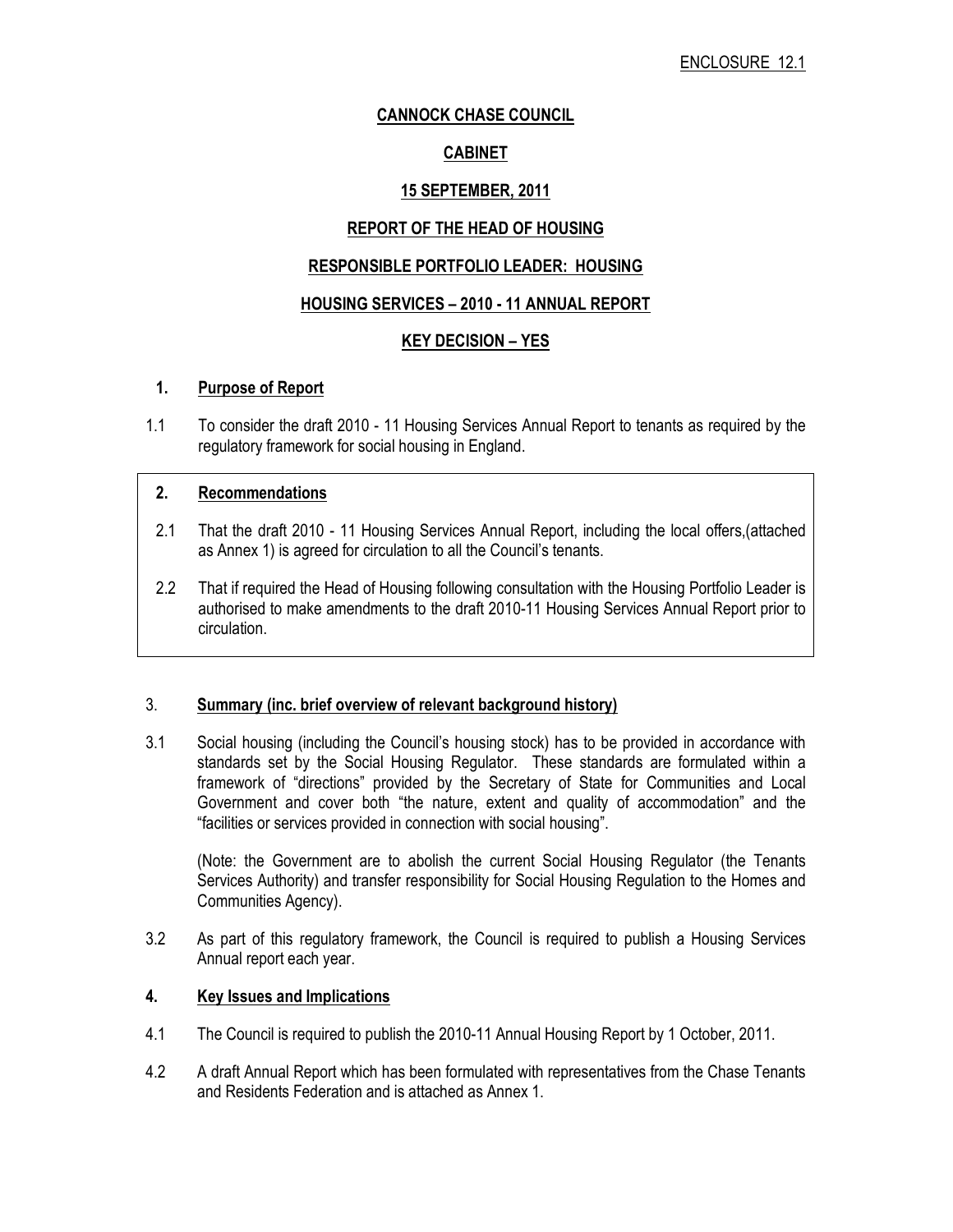4.3 The Annual Report must be circulated to all tenants. As a result, it is proposed to place a copy on the Council's website and distribute a summary as part of the next edition of Hometalk. The cost of these actions can be accommodated within agreed budgets.

#### 3. Conclusion(s) and Reason(s) for the Recommendation(s)

- 5.1 The Council is required to publish an Annual Housing Report in accordance with the Regulatory Framework for social housing.
- 5.2 A draft report for 2010-11 is attached as Annex 1 and it is proposed that this is agreed for circulation to Council tenants.

#### 4. Other Options Considered

4.1 No other options have been considered.

# 7. Report Author Details

Janet Baldasera – Housing Strategy and Service Improvement Manager – Ex4317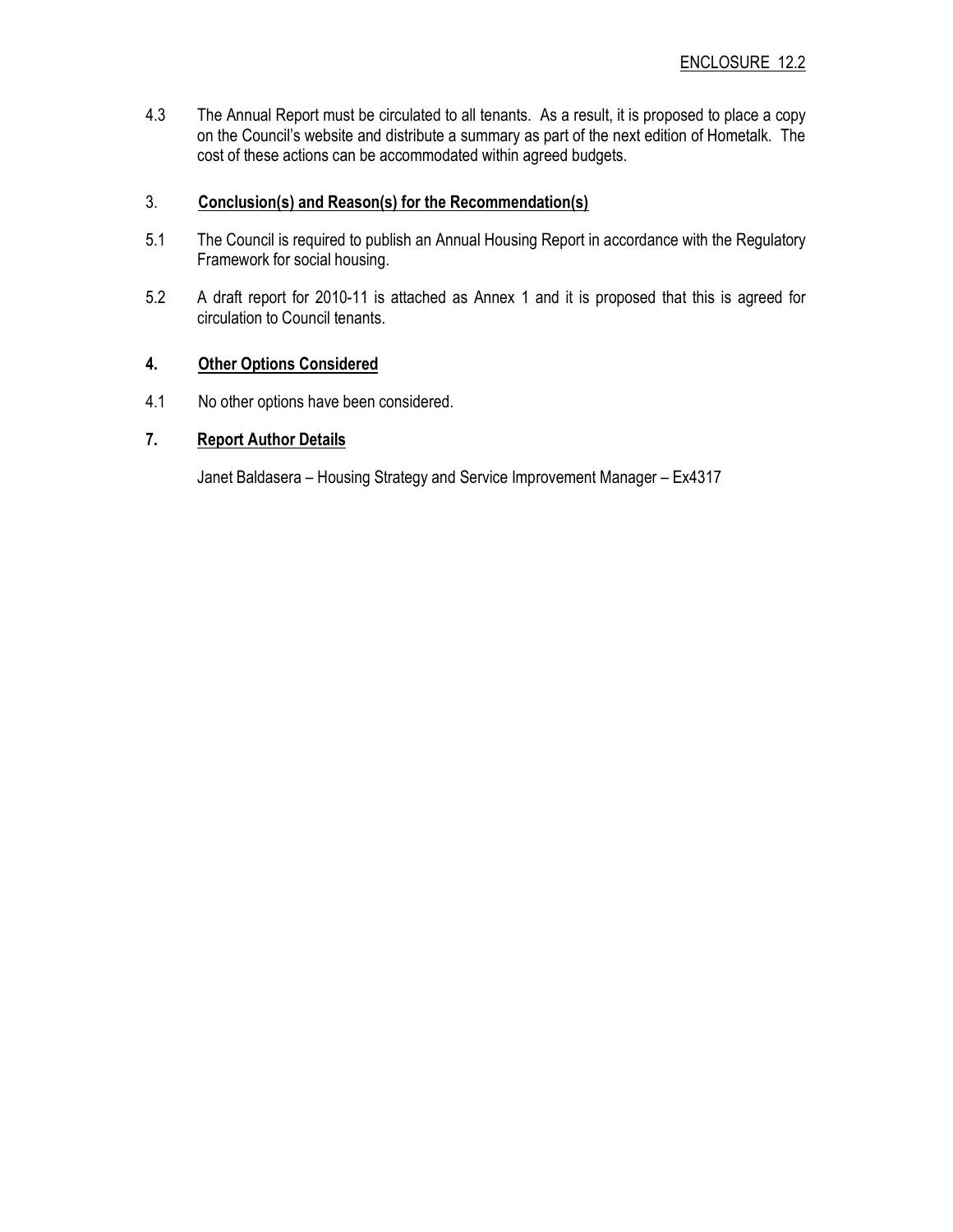# REPORT INDEX

| <b>Contribution to Council Priorities (i.e. CHASE, Corporate Plan)</b> | <b>Section 1</b>  |
|------------------------------------------------------------------------|-------------------|
| <b>Contribution to Promoting Community Engagement</b>                  | <b>Section 2</b>  |
| <b>Financial Implications</b>                                          | <b>Section 3</b>  |
| <b>Legal Implications</b>                                              | <b>Section 4</b>  |
| <b>Human Resource Implications</b>                                     | <b>Section 5</b>  |
| <b>Section 17 (Crime Prevention) Implications</b>                      | Section 6         |
| <b>Human Rights Act Implications</b>                                   | <b>Section 7</b>  |
| <b>Data Protection Act Implications</b>                                | <b>Section 8</b>  |
| <b>Risk Management Implications</b>                                    | <b>Section 9</b>  |
| <b>Equality and Diversity Implications</b>                             | Section 10        |
| <b>List of Background Papers</b>                                       | <b>Section 11</b> |
| <b>Report History</b>                                                  | <b>Section 12</b> |
|                                                                        |                   |

Annexes to the Report i.e. copies of correspondence, plans etc.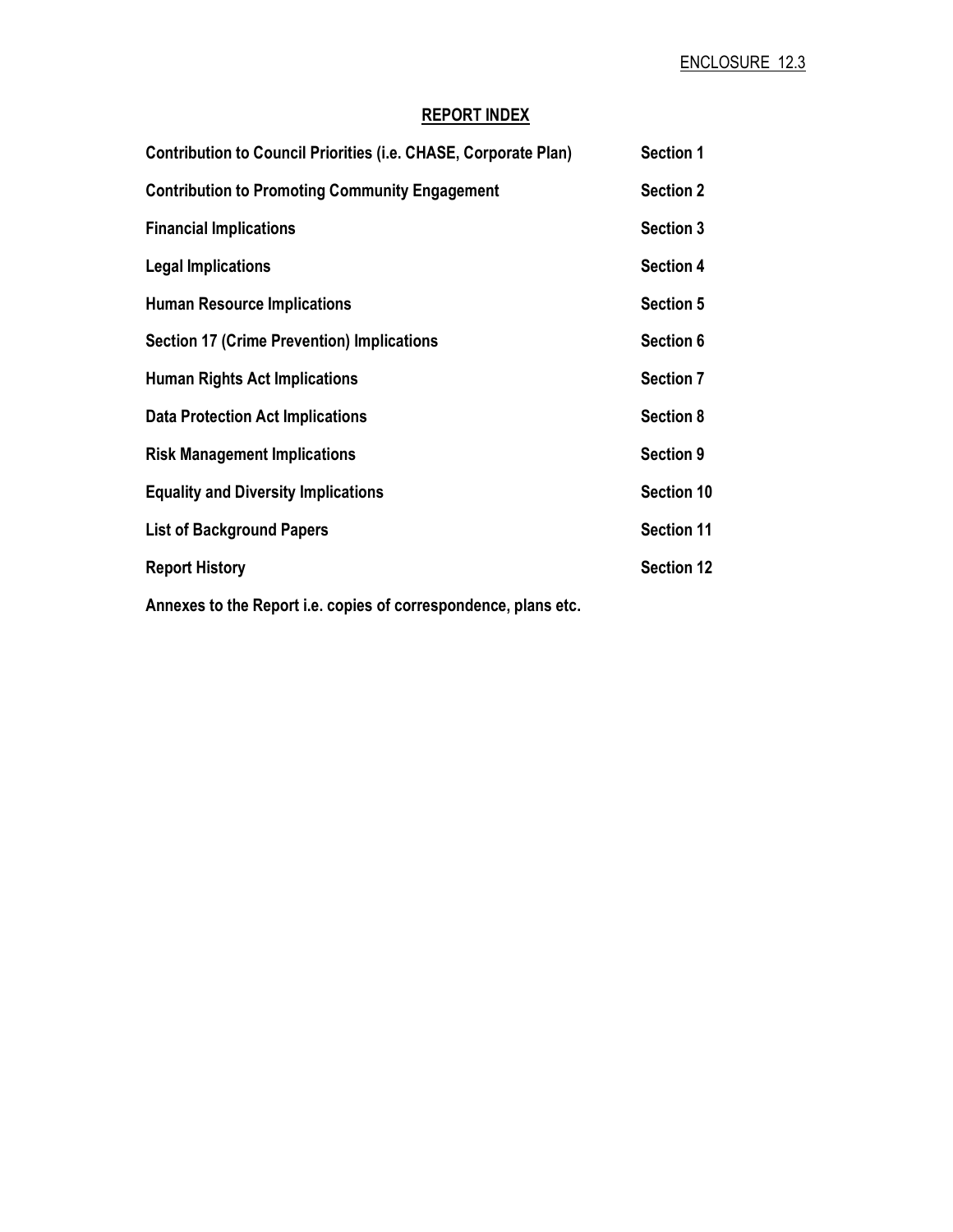# ENCLOSURE 12.4

## Section 1

# Contribution to Council Priorities (i.e. CHASE, Corporate Priorities)

Meeting the regulatory requirements set out by the Tenant Services Authority will assist in improving the Housing Services and achieving priorities within the 2011-12 "Place" Priority Delivery Plan.

## Contribution to Promoting Community Engagement

The TSA is promoting and encouraging increased levels of tenant involvement in the provision of housing services. A working party of tenant representatives and Council officers was established to develop the first Annual Report and the Chase Tenants and Residents Federation have been consulted on the report for 2010-11.

## Financial Implications

There are no financial implications arising directly from this report.

All costs associated with compiling the Annual Report have already been met from existing budgets.

Any costs arising from recommendations contained within the draft Annual Report can be met from within existing budgets.

## Legal Implications

There are no direct legal implications arising from this report save the Council's statutory duty to issue an annual report in accordance with the regulatory framework.

## Human Resource Implications

There are no identified Human Resource implications arising from this report.

## **Section 17 (Crime Prevention) Implications**

Services which can help combat anti-social behaviour are identified within the Annual Report

#### Human Rights Act Implications

There are no Human Rights Act implications arising from this report.

# Section 2

# Section 3

## Section 5

Section 4

Section 6

#### Section 7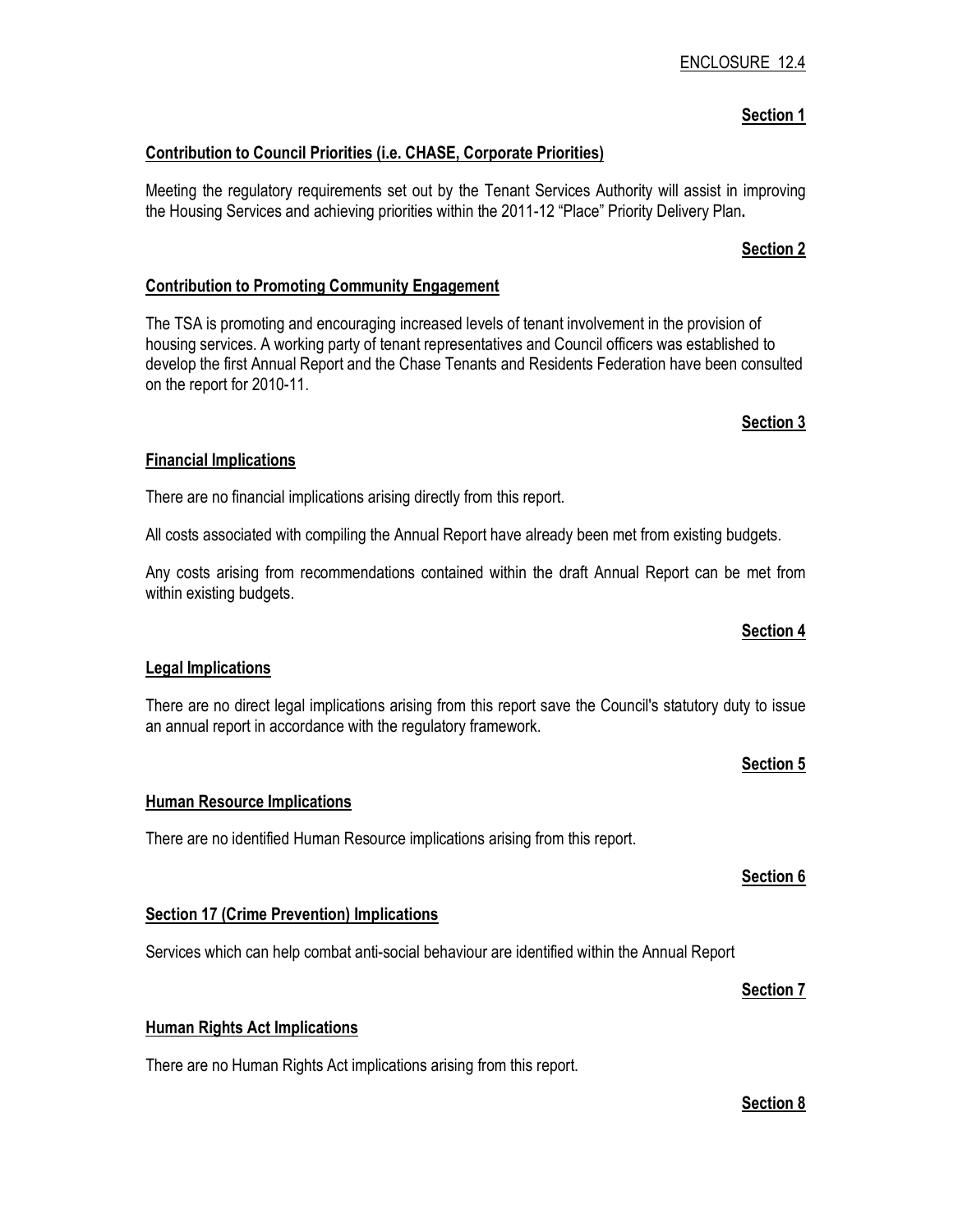#### Data Protection Act Implications

There are no identified implications in respect of the Data Protection Act arising from this report.

# Risk Management Implications

The Regulatory framework requires the Council to publish an Annual Report by October 1. Failure to do so will be a breach of the framework. The TSA have a number of powers which they could consider if they determined this was a serious breach.

# Section 10

Section 9

#### Equality and Diversity Implications

Copies of the Annual Report will be provided in a variety of formats including audio and large print.

#### Section 11

## List of Background Papers

|                                                                                                            |                                                   | <b>Section 12</b> |
|------------------------------------------------------------------------------------------------------------|---------------------------------------------------|-------------------|
| <b>Report History</b>                                                                                      |                                                   |                   |
| <b>Tenant Services Authority Briefing Paper</b>                                                            | <b>Housing Policy</b><br>Development<br>Committee | 24 February 2009  |
| Consultation on the Housing and Regeneration<br>Act 2008 (Registration of Local Authorities) Order<br>2009 | Cabinet                                           | 17 September 2009 |
| Consultation on the TSA Consultation – A new<br>regulatory framework for social housing in England         | Cabinet                                           | 21 January 2010   |
| Housing Services - Annual Report                                                                           | Cabinet                                           | 16 September 2010 |
| <b>Annexes to the Report</b>                                                                               |                                                   |                   |
| Annex 1<br>Draft Housing Services Annual Report                                                            |                                                   |                   |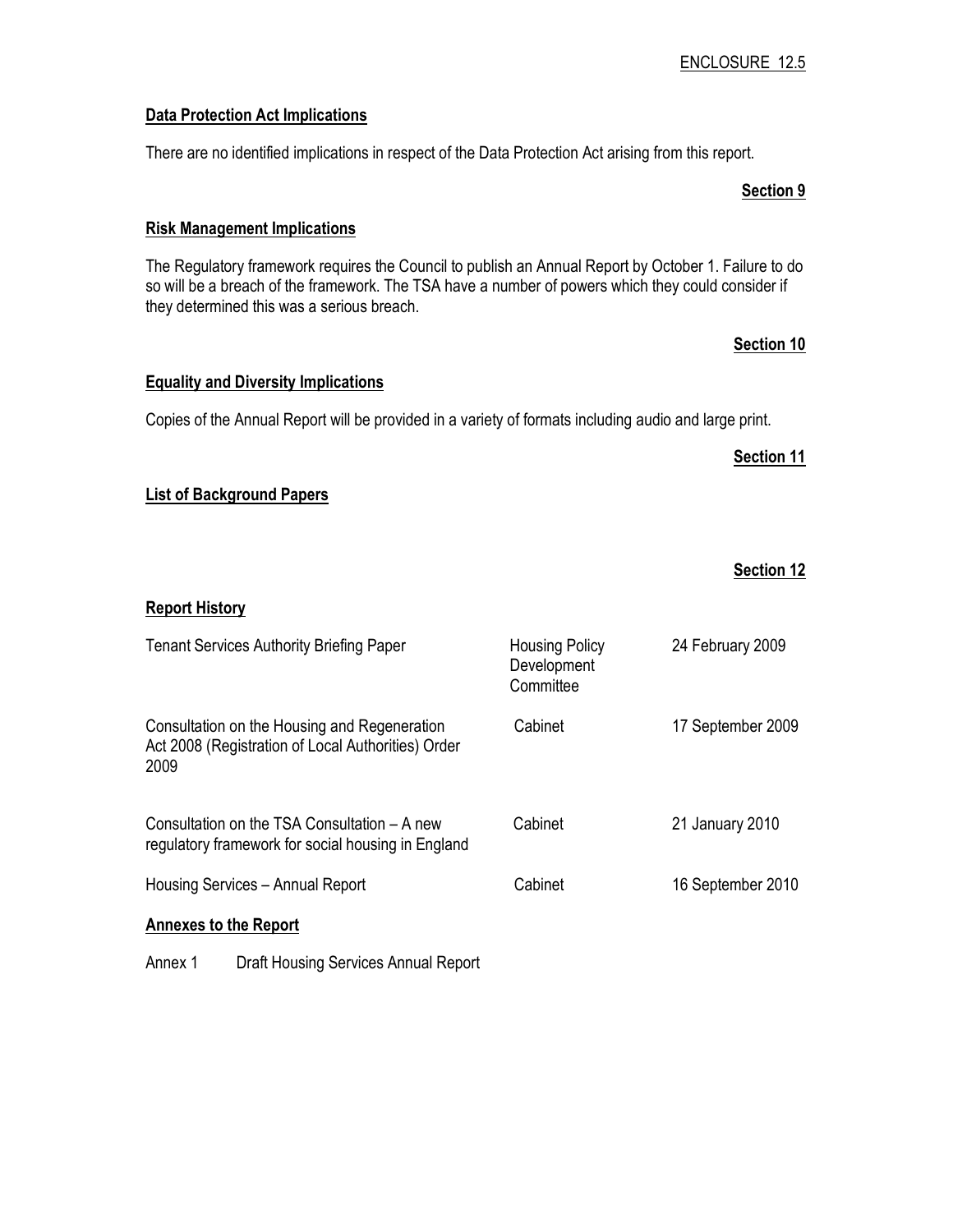**www.cannockchasedc.gov.uk**

**Annual Report** for tenants 2010-11

annock nase Counci

This leaflet can be provided in Braille, on audio cassette tape/disk, **large print** and in the following languages on request to Cannock Chase Council on 01543 462621.

> Bengali, Gujarati, Chinese, Urdu, Punjabi and Polish

আপনি অনুরোধ জানালে এই কাগজপত্রগুলোর বাংলা অনুবাদের ব্যবস্থা করা যেতে পারে।

如有要求的話我們可將此文件翻譯成中文

લિનંતી કરવાથી તમને આ દસ્તાવેજ તમારી માતૃભાષામાં મળી શકે છે.

ਜੇ ਤੁਸੀਂ ਚਾਹੋਂ ਤਾਂ ਇਹ ਪਰਚਾ ਤੁਹਾਡੀ ਬੋਲੀ ਵਿੱਚ ਮਿਲ ਸਕਦਾ ਹੈ

یہ دستا ویز آپ کی زبان میں *،گز*ارش پر دستیاب کی جاسکتی ہے۔

Ten dokument jest dostępny na żądanie w twoim języku



# **Cannock Chase Council**

Civic Centre, PO Box 28, Beecroft Road, Cannock, WS11 1BG Tel: 01543 462621 • Fax : 01543 462317 Email: customerservices@cannockchasedc.gov.uk

August 2011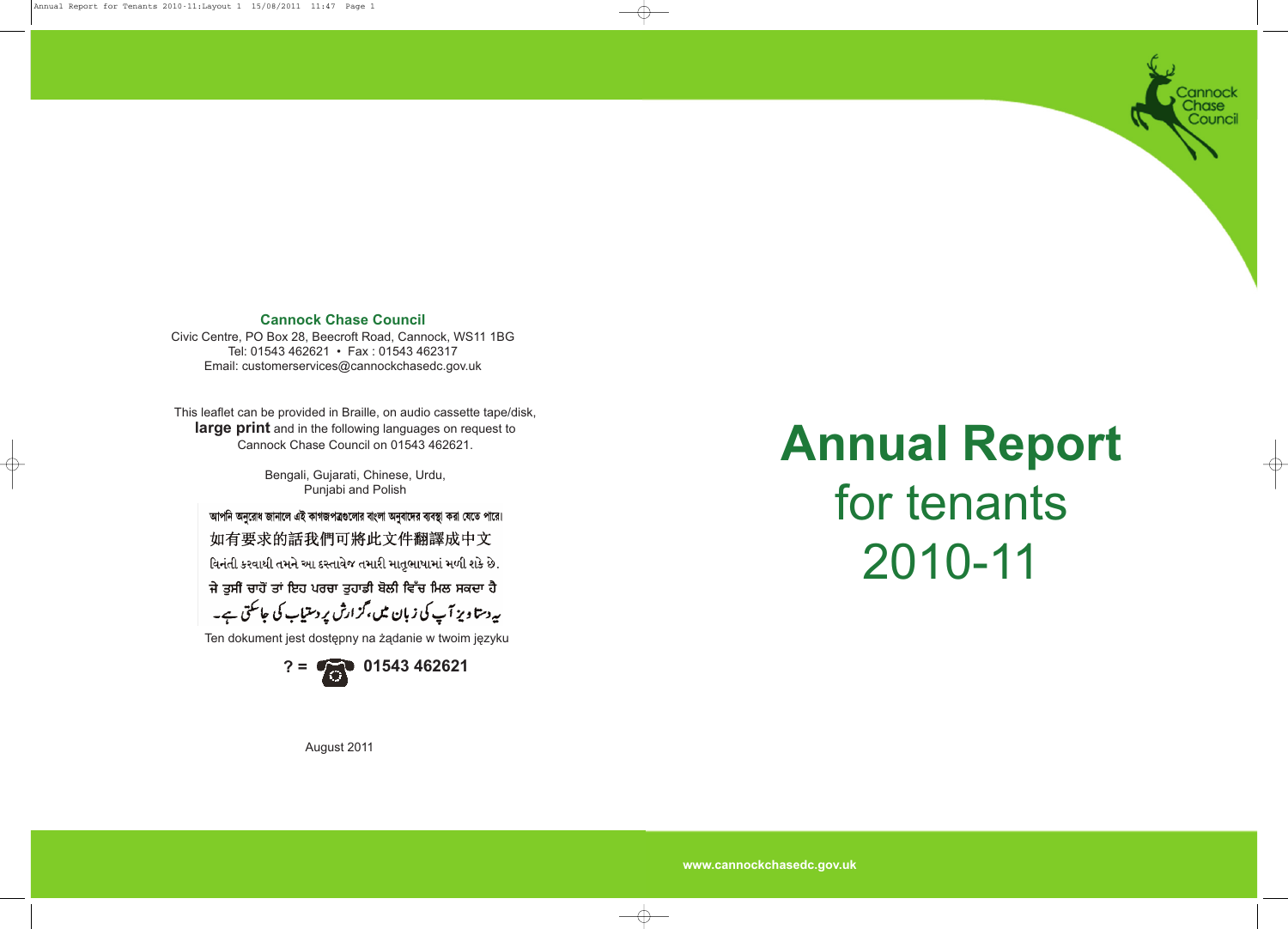# **INTRODUCTION**

This is the Annual Report for Cannock Chase Council to 31 March 2011 as required under the 'New regulatory framework for social housing in England from 2010'.

The regulatory framework sets out 5 National standards against which Cannock Chase Council as a provider of social housing must report.

# **The five National standards are:**

**Tenant involvement and empowerment standard**

**Home standard**

**Tenancy standard**

### **Neighbourhood and community standard**

#### **Value for money standard**

Under each standard we set out:

- What services tenants can expect from the Council
- How we are performing
- How do we compare against other providers

# **Local Offers**

The five National standards are supplemented by local offers which are agreed between landlords and tenants on the issues that matter most on a local level. Local offers tailor services to what tenants want.

We set out in this report how the Council's local offers were put into place and came into force by 1 April 2011.

#### **How were tenants involved**

Volunteers from the Chase Tenants' and Residents' Federation and Housing Sounding Board joined with housing officers to form a Project Group to prepare local offers and the Annual Report for 2009-10. Those volunteers have joined with housing officers to update the report for 2010-11.

<u>2</u> 31

**Notes**

Annual Report for Tenants 2010-11:Layout 1 15/08/2011 11:47 Page 2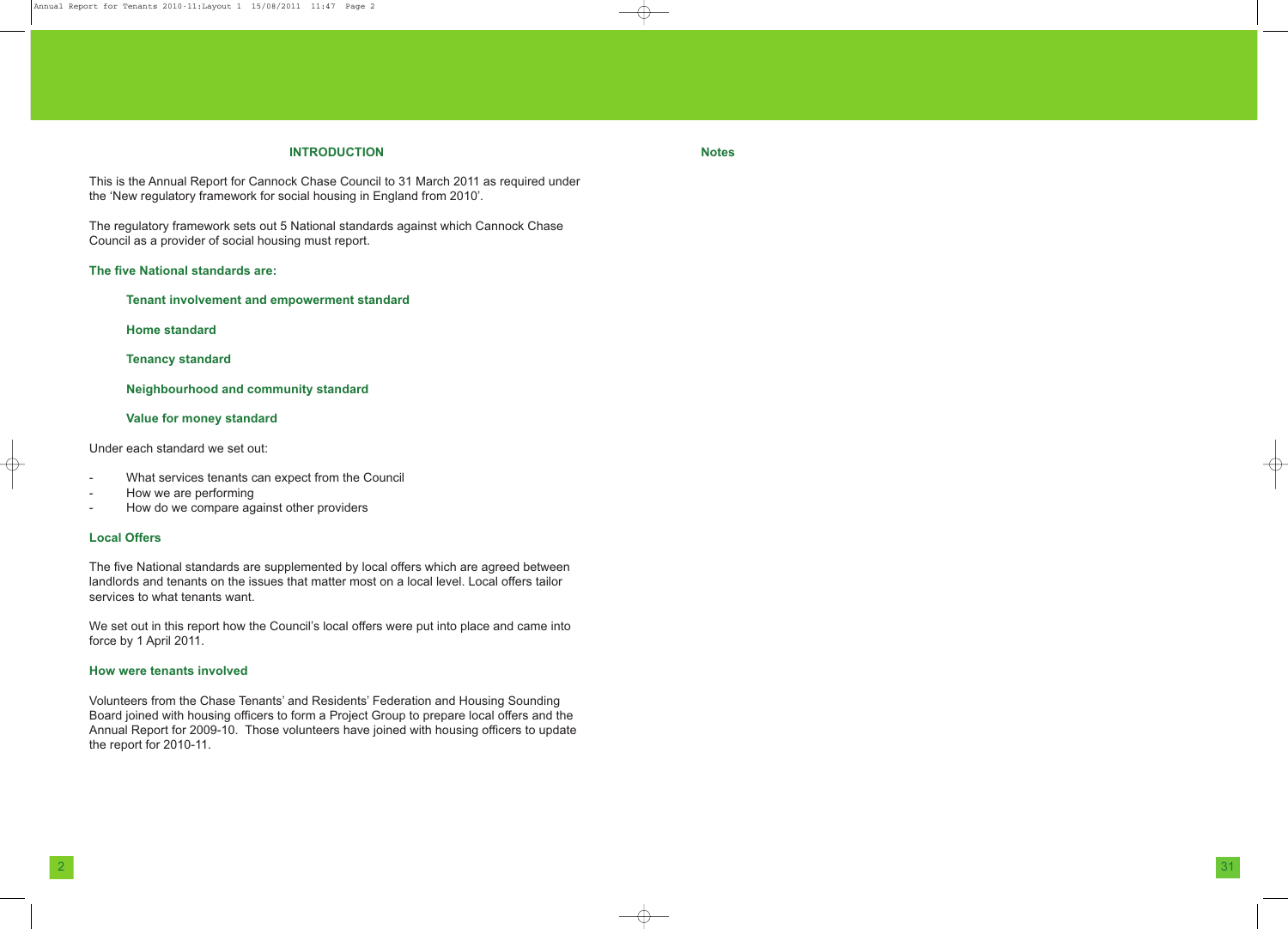# **Tenants Empowered and Influencing their housing service in 2010/11**

Customer service and involvement, and how these services performed

# **Serving Customers**

**Your housing service must give all customers, including those with diverse needs, quick and easy access to services**

# **In Cannock Chase…**

# Access to Services

The Council's Housing Services can be widely accessed: (i) In person:

> • Repairs may be reported by visiting Reception at Housing Maintenance Section, New Office Building, Hawks Green Depot, Hawks Green Lane, Cannock, Staffordshire

> • Via CRM System. All calls to the Council on 01543 462621 are routed through CRM system. Repairs calls are handled by CRM whilst all other service calls are passed to

- Housing Reception in the Bungalow, Civic Centre
- Rugeley Office
- Hednesford One Stop Shop.
- WS11 6LH
- (ii) By telephone:
	- the relevant section to deal with the initial enquiry.
	- cases e.g. Tenant Support Worker these numbers are given to customers.
	- 24 hour payment line 0845 2340080
- (iii) By email:
	- General Enquiries address enquiries@cannockchasedc.gov.uk
	- Housing enquiries housingrepairs@cannockchasedc.gov.uk
- (iv) In writing:
	- By letter

Direct Extension Numbers are still available and given to customers where appropriate. • Mobile phones. All external employees are provided with mobile phones and in some

In order to provide new services such as cleaning of communal areas in blocks of flats the introduction of service charges will be consulted on prior to a decision.

> • Submission of forms e.g. housing application (v) Via Internet:

- 
- Online rent payment
- Online repair report Interfinder.
- Report abandoned vehicles

## **Depool Service Charges**

Additional services provided such as entry phones and grounds maintenance to communal flats will be 'depooled' or separated from the rent element of the weekly rent. The payment for these services will be through service charges and shown separately on the rent statement. The rent increase will apply only to the rent element. A service charge increase will apply to the service charge.

The depooling will take place during implementation of a new housing management system which will be undertaken during 2012-13.

#### **New Services**

**Myth** *"The Council can spend what they like - they have a limitless budget"*

**Reality** The housing service has a fixed budget each year, overseen by elected Councillors. The Council must meet the decent homes standard by end of 2010/11 and deliver this within this fixed budget.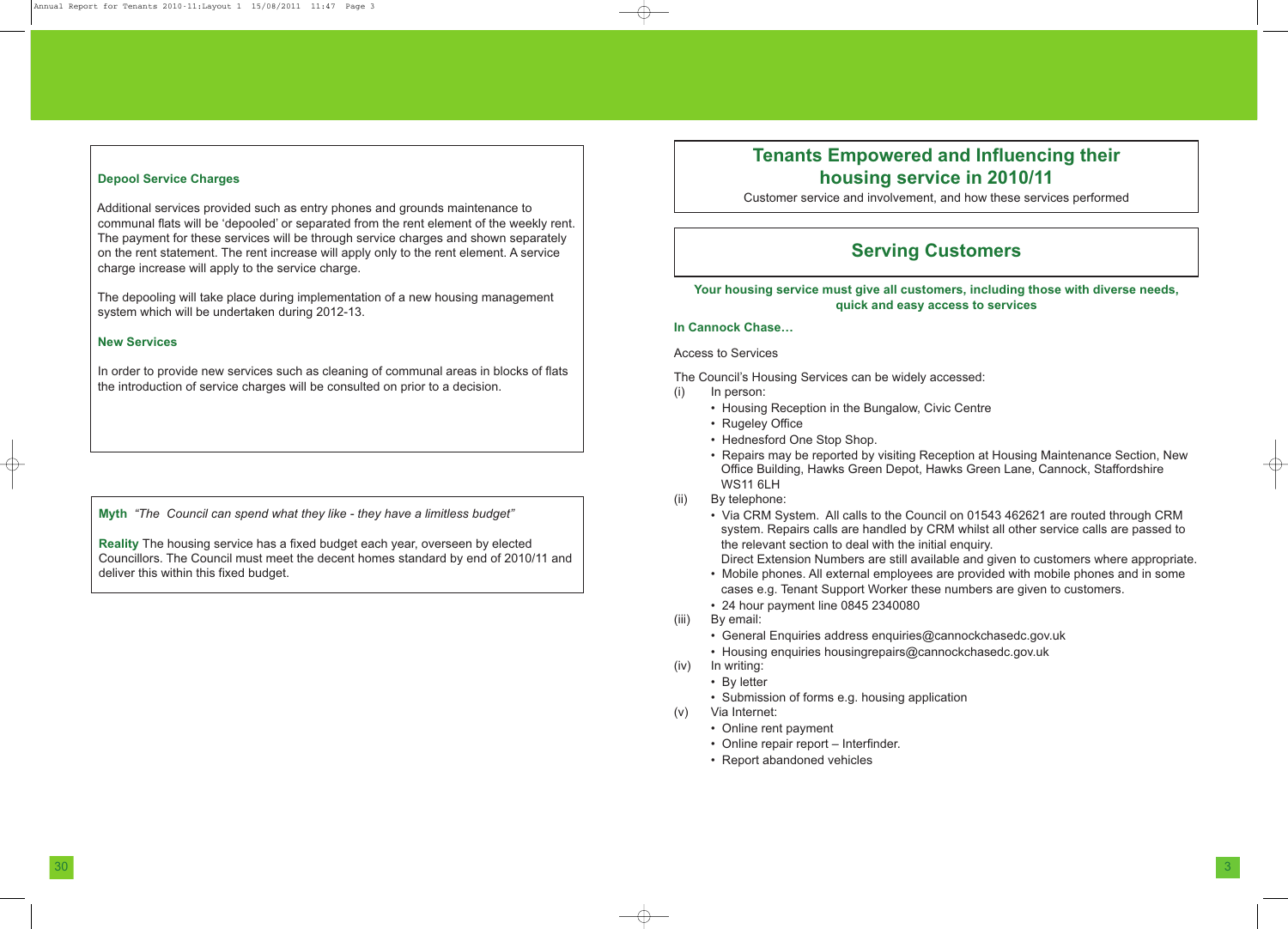Outside of office hours an emergency service is available via the Council's number 01543 456816. Trained operators at the Council's Central Control Centre deal with out of hours calls.

**Myth** *"Isn't it hard to get hold of the Council?"*

**Reality** No – for a quick response just visit, phone or email the Council from 9-5 Monday to Friday, or visit online anytime or in case of emergency phone the emergency number 24 hours a day

#### **Serving you in Housing Reception 2010/11**

- 16,648 reception visitors served in Housing Reception
- 100% of interviews conducted without a wait of over 15 minutes
- 98% of customers satisfied with helpfulness of employees

# **Customer Service –** *Our commitments to you*

#### **What we will do**

- Reception staff will be welcoming, friendly, informative and discreet
- Staff can be identified by name badges
- Phone calls will be answered promptly and politely, and your letters acknowledged in 3 days and replied to within 10 days
- A translation service will be provided on request
- Housing reception area is disabled-friendly and accessible, with private interview rooms and hearing loop available
- Service Standards have been agreed with tenant representatives are available in leaflet form and on the Council's website www.cannockchasedc.gov.uk

There is a clear and easy way for people to make complaints All complaints are monitored, investigated and responded to, see page 10 for details For more information about the Customer Service Standards of your housing service, just phone 01543 464757 and ask for the Service Improvement Team or email serviceimprovements@cannockchasedc.gov.uk

# **Value of your money -** *Our Commitments to you*

#### **Meeting Decent Homes Standard**

The key requirement for the Council has been investing in the housing stock to meet the Decent Homes Standard by the end of 2010-11. The HRA Capital Budget has delivered four major improvement programmes. The Council has now completed the work and all Council homes now meet the Decent Homes Standard.

#### **Housing Maintenance Contract**

The Repairs and Maintenance Focus Group assisted Council Officers to select and procure the new contract for Housing Maintenance. The contract was won by Housing Maintenance, the Council's in house team.

#### **Minor Works Budget**

A budget is set aside each year for any Council tenant to put forward small projects which would improve the area where they live and provide benefit to several homes. e.g. improving security or environmental improvements. The submissions are considered by the Resident members of the Minor Works Panel and suitable projects are selected for action.

Chase Tenants' and Residents' Federation minor works budget was amalgamated with the main budget with effect from 1st April 2011 to ensure greater opportunity for all tenants.

# **HRA Financial Reform**

The Government through the Localisms Bill intend to reform Council housing finance. It is proposed to replace the current Housing Revenue Account (HRA) subsidy system with a self-financing alternative which will become operational from 1 April 2012.

The proposed legislation will require the Council to implement this change through development of a 30 year business plan. Business Plan is subject to a consultation exercise with tenants and other stakeholders. Hometalk's Autumn 2011 edition and the Council's website will include an invitation for tenants to give their views on proposals for the Business Plan.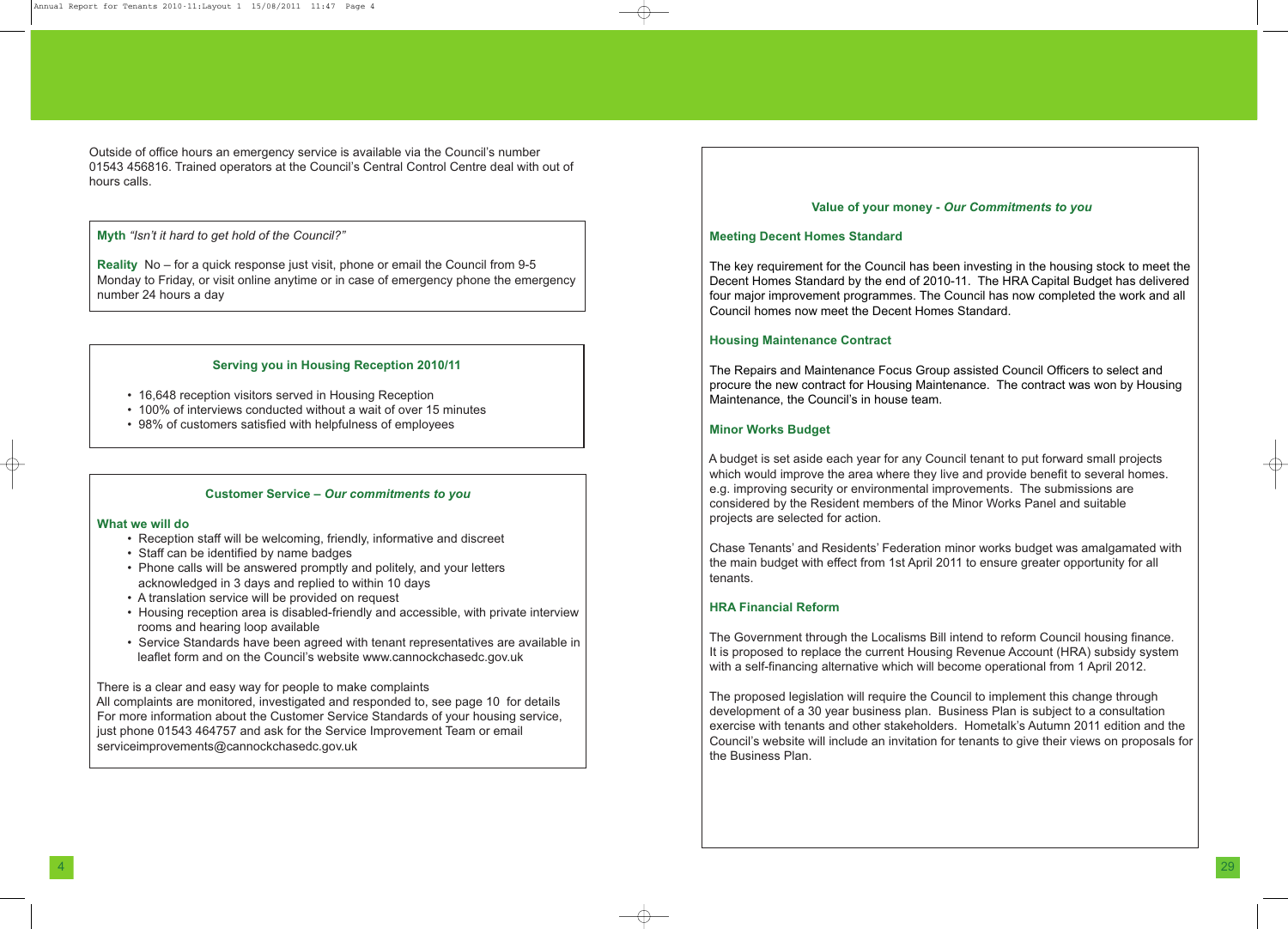# **Tenants Involved and influencing**

**Your landlord must give you a wide range of ways to influence your housing service. They must give you choice, clear information and good two-way communication. Tenants must be involved in setting local standards and monitoring how services perform.**

# **Tenants and Leaseholders influencing**

- The Repairs and Maintenance Focus Group assisted Council Officers to select and procure the new contract or Housing Mantenance. The contract was won by Housing Maintenance, the Council's in house team.
- Tenants and residents have been working with Council Officers to set up a Housing Services Resident Led Scrutiny Group. Tenants have been invited to join the group which will carry out in-depth examinations of the way in which Housing Services operates. Their first task was to work with Council Officers last year to produce the Annual Report for 2009-10.
- Hometalk magazine for every tenant and leaseholder 4 times a year. The editorial team includes two tenants.
- 78% of tenants happy with how well the housing service keeps them informed. • 62% of tenants feel their views are taken into account
- 



#### **Transfer Incentive Scheme**

A new scheme was set up to encourage tenants who are underoccupying family houses to move to a bungalow or sheltered housing. A payment of £1500 is made when a transfer is undertaken to a pre 1970 one bedroom bungalow or sheltered housing scheme. In addition, where a tenant who requires disabled adaptations to be undertaken to their existing property but moves to a property already adapted a transfer incentive can also be paid. The aim is to increase the number of family houses available to applicants or transferring tenants and make better use of the disabled facilities budget.

#### **Budget Savings**

About £450,000 in savings were made on expenditure in 2010-11.

| <b>Cost KPI</b><br><b>Quartile</b> | <b>Quality KPI</b>                                                                          | <b>Quality KPI</b><br><b>Quartile</b> |  |  |
|------------------------------------|---------------------------------------------------------------------------------------------|---------------------------------------|--|--|
| <b>nock Chase</b><br>(2009/10)     |                                                                                             | <b>Cannock Chase</b><br>(2009/10)     |  |  |
|                                    | Percentage of tenants<br>satisfied that views are<br>being taken into<br>account (GN)       |                                       |  |  |
|                                    | Percentage of<br>respondents who felt staff<br>were able to deal with<br>their problem (GN) |                                       |  |  |
|                                    | Percentage of tenants<br>satisfied with complaints<br>handling                              |                                       |  |  |

# **TSA Standard Summary for Cannock Chase DC**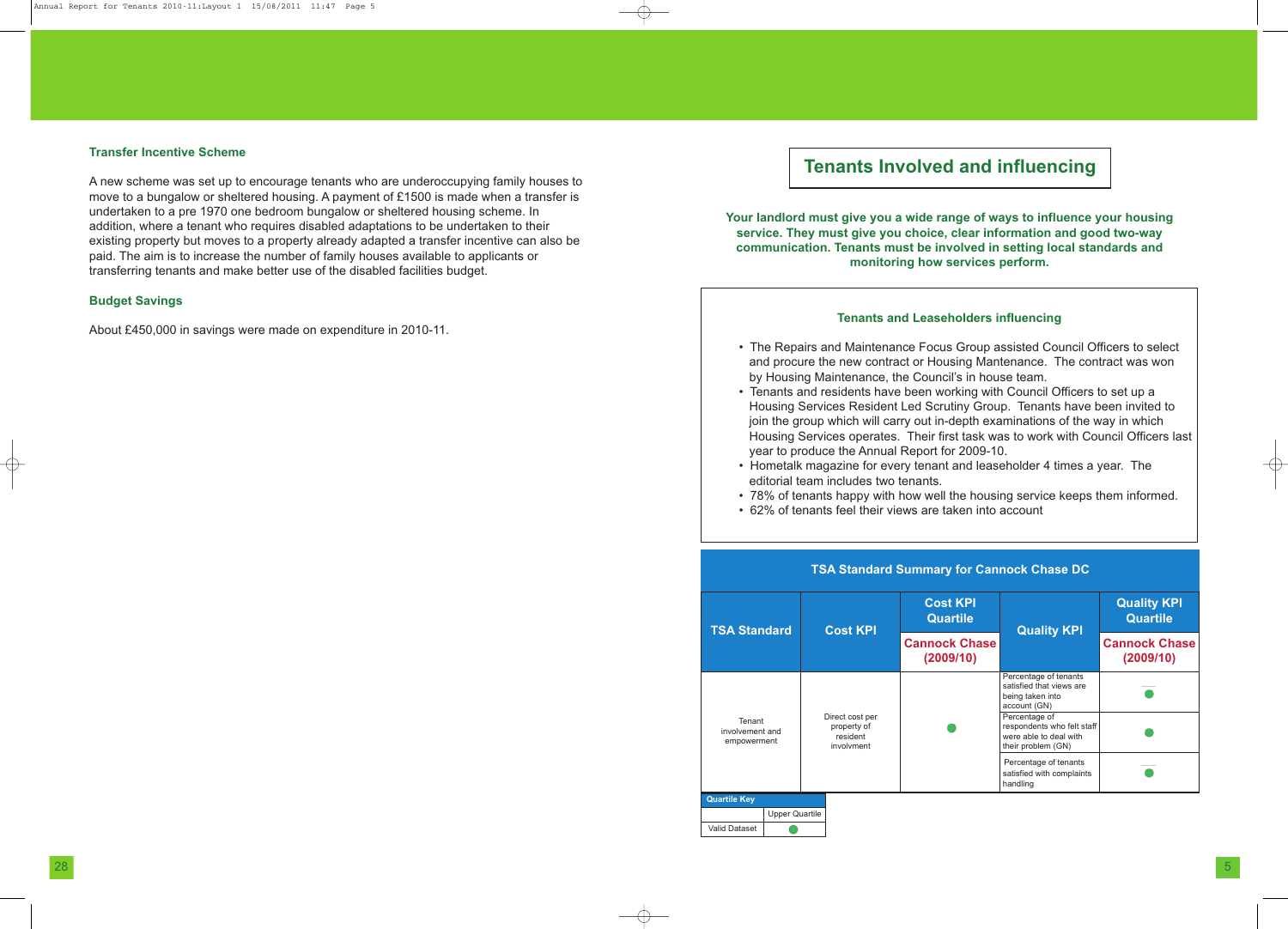## **How our tenants influence strategic priorities and policies from a wide range of opportunities.**

It is important to the Council that our residents are involved in shaping how services are delivered and there are a range of different options for involvement and empowerment.

## **Housing Liaison Meeting**

Representatives of Chase Tenants' and Residents' Federation meet every six weeks with the Housing Leader and Head of Housing to discuss policies and strategic priorities.

## **C.T.R.F. Consultation Meeting**

Every two months Chase Tenants' and Residents' Federation Consultation meetings are held and every Council tenant and Leaseholder is invited to join. New procedures and policies are discussed at this meeting with senior Council Managers and other partners.

## **Service Level Agreement between Chase Tenants' and Residents' Federation and Cannock Chase Council**

This outlines the roles and responsibilities of C.T.R.F. and details the support which will be given by the Council. A new agreement was signed in June 2010 and includes an undertaking to build capacity of resident volunteers to cover periods of absence of the Chase Tenants' and Residents' Support Worker. This experience and training should improve their opportunities for employment. When trained these residents would be considered for casual paid employment by the Council as required by circumstances of the Support Worker's absence. The agreement will be subject to an annual review.

 $6<sup>27</sup>$ A budget is set aside each year for any Council tenant to put forward small projects which would improve the area where they live and provide benefit to several homes, e.g. improving security or environmental improvements. The submissions are considered by the tenant members of the Minor Works Focus Group and suitable projects are selected for action. Chase Tenants' and Residents' Federation minor works budget was amalgamated with the main budget with effect from 1st April 2011 to ensure greater opportunity for all tenants.

#### **Housing Sounding Board**

% of optitime repairs (but not emergency) which the authority made an appointment

% of responsive repairs appointments  $k$ 

The Sounding Board offers a wide choice of methods for involvement for residents who live on Council estates. Residents choose the areas of service they are interested in, times they are available and the ways in which they would like to give their opinions or have a greater involvement by joining focus groups etc. This method of involvement is particularly suitable for people who do not have the time or inclination to join residents associations.

#### **New Publishing Focus Group**

Members of Sounding Board meet to examine any new draft leaflets etc and make changes which are then incorporated into the final published article. Estate Management leaflets are also agreed by CTRF.

#### **Minor Works Focus Group**

#### **Surplus Stock**

When less popular one bedroom bungalows built before 1970 become vacant they are assessed to find out the cost to maintain the property over the next 10 years. The most expensive are put up for sale through a local estate agent.

The funds raised from the sale of the bungalows has been used for the provision of additional homes through Housing Associations across the district.

#### **Repairs**

Increasing the number of appointments made and kept reduces cost. Getting the job done on first visit also increases efficiency.

#### **Rents**

In 2010/11 we collected 100% of rent due from tenants and reduced the rents arrears total amount owed.

Current tenant arrears amount owing

|          | <b>Target</b> | <b>Achieved</b> |
|----------|---------------|-----------------|
| y)<br>nt | 85%           | 87%             |
| ept      | 98%           | 95%             |

| <b>Target</b> | <b>Achieved</b> |
|---------------|-----------------|
| £315,000      | £211,724        |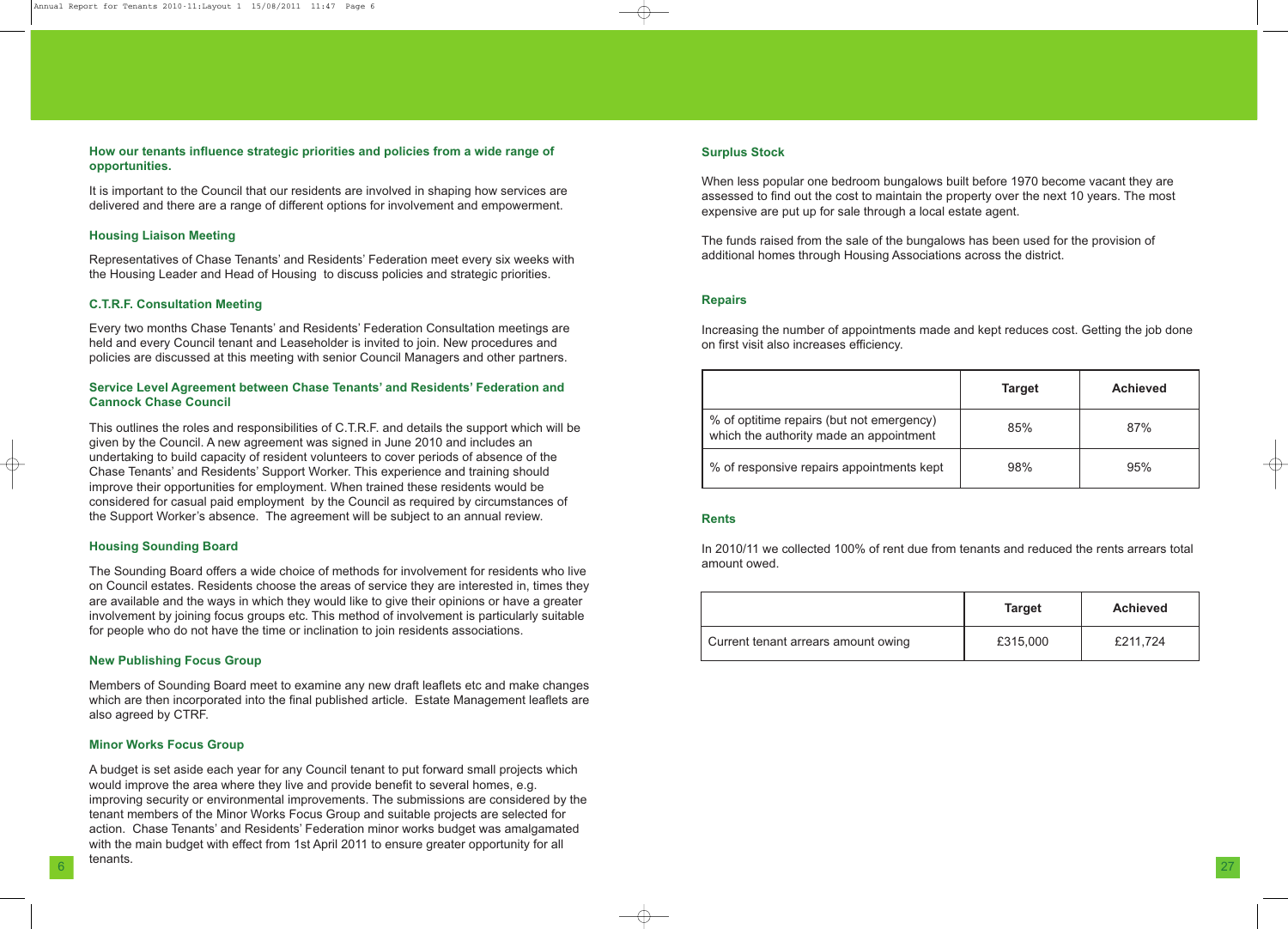#### **Anti Social Behaviour Focus Group**

This group works with officers to examine ways in which the Council works with partners to address issues around Anti-Social Behaviour. New initiatives are discussed and presentations from various agencies are delivered.

### **Repairs and Maintenance Focus Group**

This group meets every six weeks with Senior Council Officers to discuss and decide on the way the repairs and maintenance service is delivered.

#### **Tenant Inspectors**

Two tenants have undergone training as inspectors.

#### **Bright Ideas**

The Bright Ideas Scheme to encourage our tenants to submit ideas on how service can be improved. Tenants who make suggestions that are put into practice to improve the service, save money or just make things easier, are rewarded with a £25 voucher.

**How the Council has worked with tenants to agree local offers for service delivery and opportunities for tenants to influence how the Council meets the T S A standards and to scrutinise both performance against standards and in development of Annual Report.**

Tenants and Residents of Chase Tenants' and Residents' Federation and Sounding Board members have attended seminars and training about T.S.A. standards and Local Offers.

An Annual Report and Local Offer Working Group was formed in July 2010. Four members of Chase Tenants' and Residents' Federation and two members of the Housing Sounding Board volunteered to join the Annual Report and Local Offer Working Group together with Senior Managers and Team Leaders for all areas of housing service delivery. Those volunteers have joined with Council officers to update the report for 2010-11.

# **Tenants' and Residents' Associations**

Grants are provided to all constituted residents' associations. These vary according to the number of properties covered with a minimum grant of £250 each year. These grants enable groups to hire rooms and to pay for printing and photocopying of newsletters and leaflets etc. Communication is considered to be vital in sustaining associations and in successful community building.

The four improvement programmes are:

| <b>Key Task Area</b>                                   | <b>Performance</b><br>2009/2010 | <b>Performance</b><br>2010/2011 | <b>Target</b><br>2011/2012 |
|--------------------------------------------------------|---------------------------------|---------------------------------|----------------------------|
| Replacement kitchens                                   | 317                             | 343                             | 320                        |
| <b>Electrical upgrading</b>                            | 625                             | 638                             | 600                        |
| <b>Gas Central Heating upgrades</b>                    | 280                             | 225                             | 370                        |
| Proportion of homes which are non<br>decent on 1 April |                                 |                                 |                            |

By using partnering approach for major contracts we saved 10% on kitchen/bathroom contract after market testing.

#### **Major Redevelopment Schemes**

The Council has in the housing stock 381 defective houses. Built in boom house building years in 1950's and 1960's these homes are coming to the end of their life. They need either demolition and redevelopment or structural repair. Continuing upkeep of these properties is a serious issue and the Council's policy has been to deal with the worst first, in other words the houses with the shortest life span.

#### **Elizabeth Road Area Redevelopment Scheme**

The economic recession has had a major impact on the scheme resulting in the start on site being delayed. However, during 2010-11 a new funding package was agreed and demolition was commenced in Spring 2011.

It is anticipated that the first phase of 50 properties will be completed by June 2012 followed by the completion of a further 100 homes for rent, shared ownership and outright sale.

#### **Moss Estate Regeneration Strategy**

The Council commenced a review in 2010-11 and will be formulating and progressing a strategy for the redevelopment of the Reema Flats and structural reinstatement of the Council's Reema houses during 2011-12.

**How the Council supports tenants to build capacity and be more effectively involved**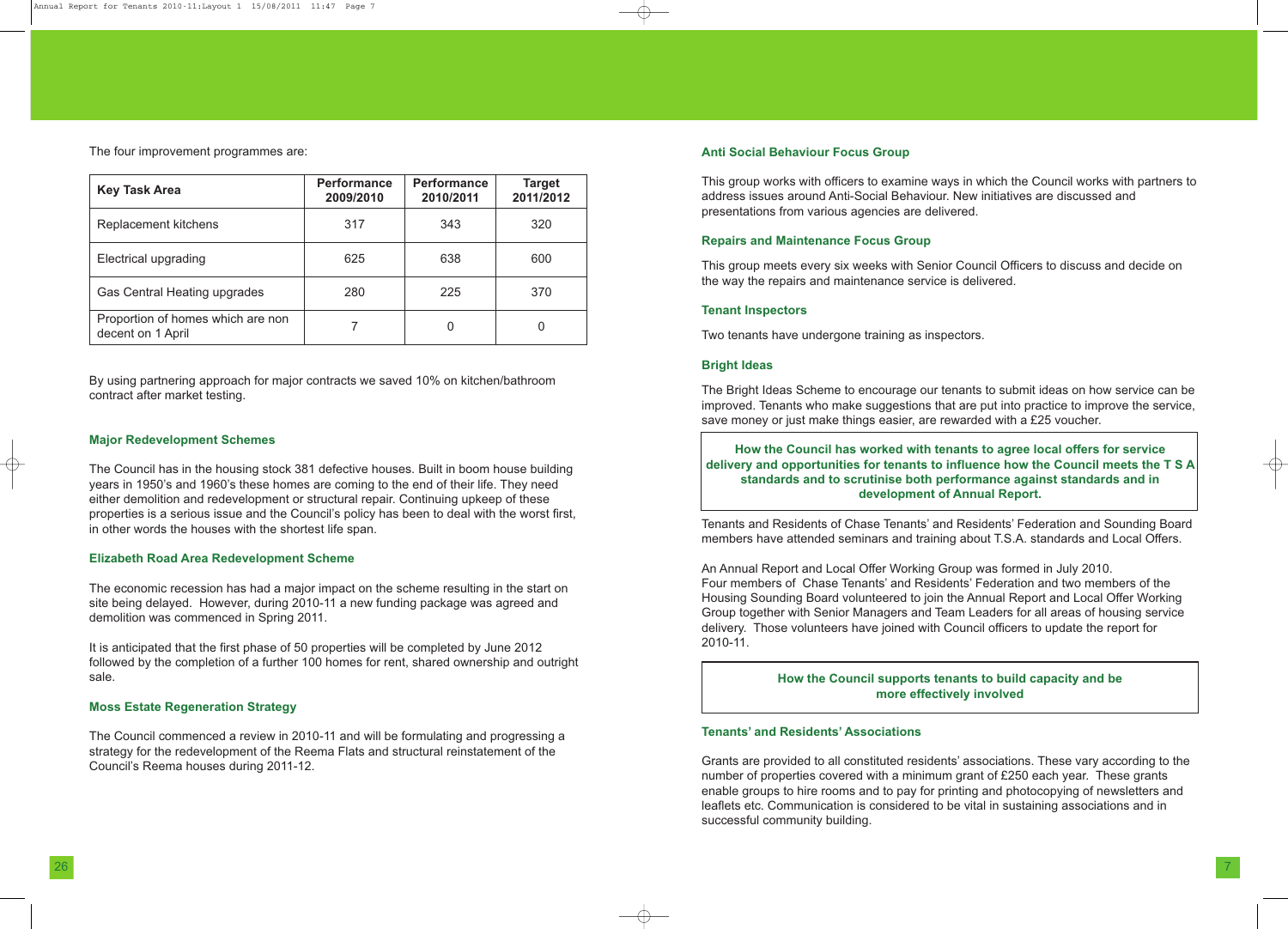## **Support provided to C.T.R.F.**

- An annual grant for general of £12,690 which include £2500 for training
- A part time support worker who works under the direction of C.T.R.F.
- Tenants' Resource Rooms comprising computers, telephone and photocopier.
- Use of mini conference facilities with overhead projector, television and video player.
- Tenants, prospective tenants, leaseholders and residents are encouraged to attend residential courses at the National Tenants Resource Centre at Trafford Hall.
- C.T.R.F. magazines are produced quarterly and delivered with Hometalk
- C.T.R.F. Business Plan provides a statement of commitment to encourage all involved residents to attend capacity building training. The Business Plan is reviewed annually.
- C.T.R.F. are members of the Tenant Participation Advisory Service (TPAS)
- No tenant, prospective tenant, leaseholder or resident should be out of pocket due to attendance at training courses.

# **Travel and Care support available**

The Council is keen to remove any barriers to involvement. Therefore to facilitate attendance at events, free transport will always be available or re-imbursement of travel costs whichever is appropriate.

Care costs may also be paid for those residents with responsibilities for care of the infirm or children under fourteen years of age. £10 per meeting is available for qualifying residents. Application for care costs should be made in advance of a meeting or event.

### **T.P.A.S. Membership**

The Council are members of the Tenant Participation Advice Service.

The Council is committed to equal opportunities and valuing diversity and will consider the needs of all members of our community.

Every employee receives training in equal opportunities and diversity issues. Hometalk is available in large print or spoken word tapes.

19 tenants plus each Sheltered Scheme receive large print versions 8 people receive tapes.

# **Value for your money in 2010/11**

The housing budget and how it performed

**Your landlord must manage the housing budget in an open, cost-effective way, providing the best possible services for the money available. They must show tenants how the money is spent and involve tenants in planning and prioritising the budget. They must give customers choices where appropriate and be open about any extra costs involved in those choices.**

## **In Cannock Chase…**

• Housing budgets are reported to and voted on by the Council. The Council's Cabinet reviews the budgets during the year. All minutes are published on the website. The Council's Scrutiny Committee can call-in the reports if they wish to review them in detail. • Members of the Chase Tenants' and Residents' Federation meet regularly with the

- 
- Council's Housing Portfolio Leader to discuss housing related reports.
- best value for money.

• Tenant and Resident Representatives are involved in choosing contractors to get the

# **Snapshot of some housing budgets in 2010/11**

About £4 million spent on repairs and maintenance About £5 million spent on Decent Homes improvements and major works and other essential works such as asbestos removal About £400K spent on Disabled Facilities Works to Council properties About £17 million paid by tenants as in rent About £3.8 million was paid back to the Government in Housing Subsidy About £13 million in the housing budget About £4.6 million spent on capital financing (making loan payments)

**Increasing value for money each year**

#### **Meeting Decent Homes Standard**

The key requirement for the Council has been investing in the housing stock to meet the Decent Homes Standard by end of 2010/11. The HRA Capital Budget has delivered four major improvement programmes to reduce the proportion of homes not meeting the standard from 7% to 0% in 2010/11. The Council has now completed the work and all Council homes meet the Decent Homes standard.

#### **Understanding and responding to diverse needs of tenants**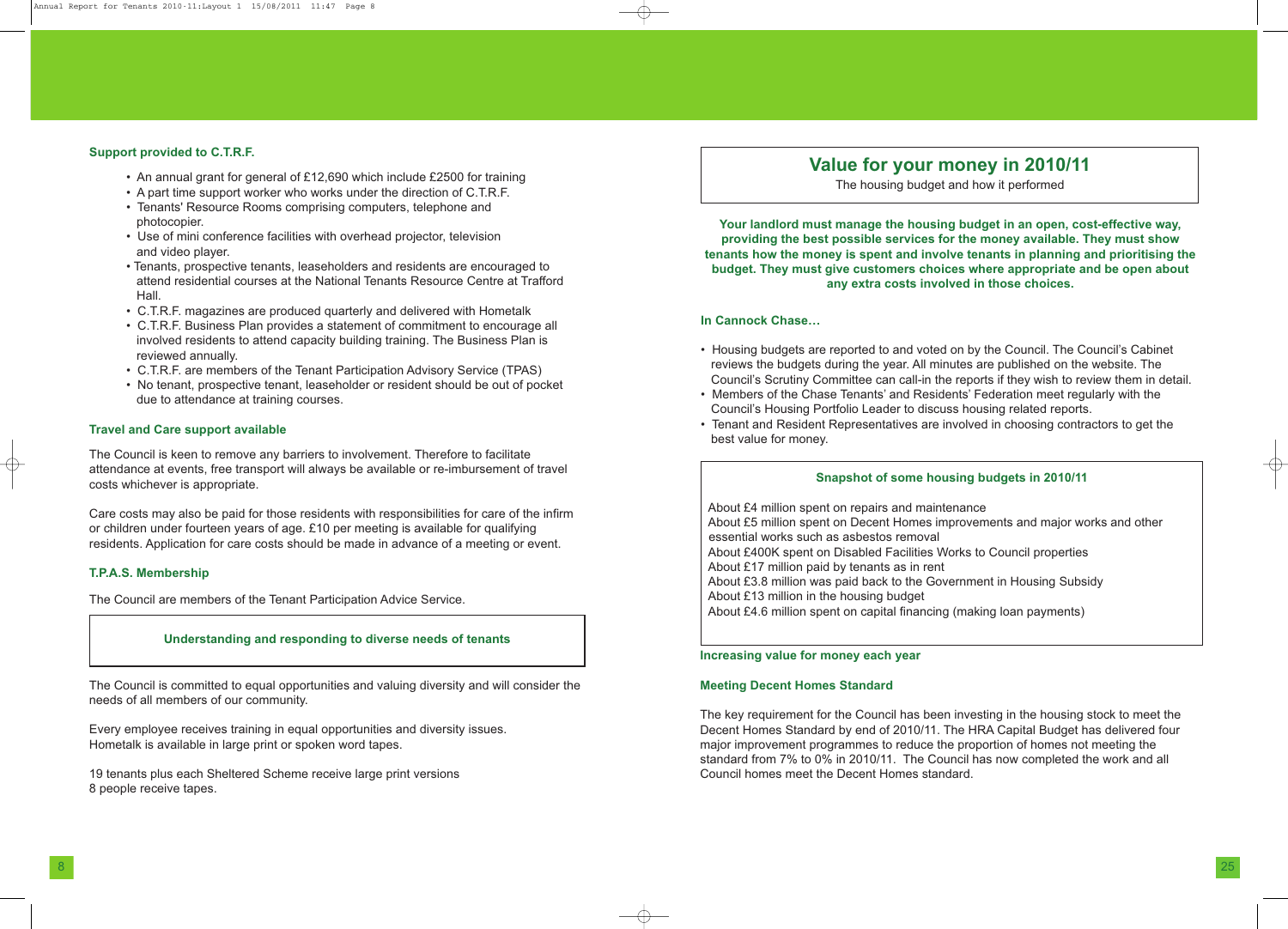Tenant Involvement leaflets and documents all include a statement offering translations in the following languages:

Bengali, Gujarati, Chinese, Urdu, Punjabi and Polish.

A portable hearing loop system is available for use at meetings.

A special taxi for wheelchairs is available to those who require this when attending meetings etc.

This district suffers from a high incidence of poor literacy. As a result D.V.D.'s are given to all new tenants when they receive an offer of accommodation. This film includes information on all aspects of the service including tenant involvement opportunities.

D.V.D.'s are available for UChoose applicants which includes signage. D.V.D.'s have also been produced to promote the services we provide for older people. The film is available to be shown to key partners to raise awareness of Sheltered Housing and a copy is given to people who are considering sheltered accommodation.

## **Tenants involved and influencing - Local Offers -** *Our Commitments to you*

**As an improvement for the future we undertake to work with Chase Tenants' and Residents' Federation to develop a pilot Estate Agreement to be signed off for April 2012**

**The Council will consult tenants regarding the new thirty year business plan. Hometalk's Autumn 2011 edition and the Council's website will include an invitation for tenants to give their views on proposals for the Business Plan.**

**Feedback regarding Local Offer 2010-11 The Repairs and Maintenance Focus Group assisted Council Officers to select and procure the new contract for Housing Maintenance. The contract was won by Housing Maintenance, the Council's in house team.**



- We will provide a dedicated Estate Management Officer to discuss the situation with you and advise you on what we can and cannot do, and in conjunction with you, formulate an Action Plan that will clearly set out what will be done and by whom
- We will ask you to keep diary sheets if necessary of any incident you experience or where appropriate, provide you with other ways to record information (e.g. Dictaphone)
- We will work closely with you and keep you informed of the progress made in dealing with the situation
- We will investigate all reports of anti-social behaviour promptly
- We will try to resolve any disputes between neighbours in the most effective and appropriate way
- We will consider where appropriate, taking legal action against any person who continues to cause anti-social behaviour and where all other attempts to stop them doing so have failed
- We will provide support and protection, wherever possible to witnesses and victims of ASB
- We will work with other agencies, including the Police in tackling ASB and making the estate where you live a better place
- We will use mediation services where appropriate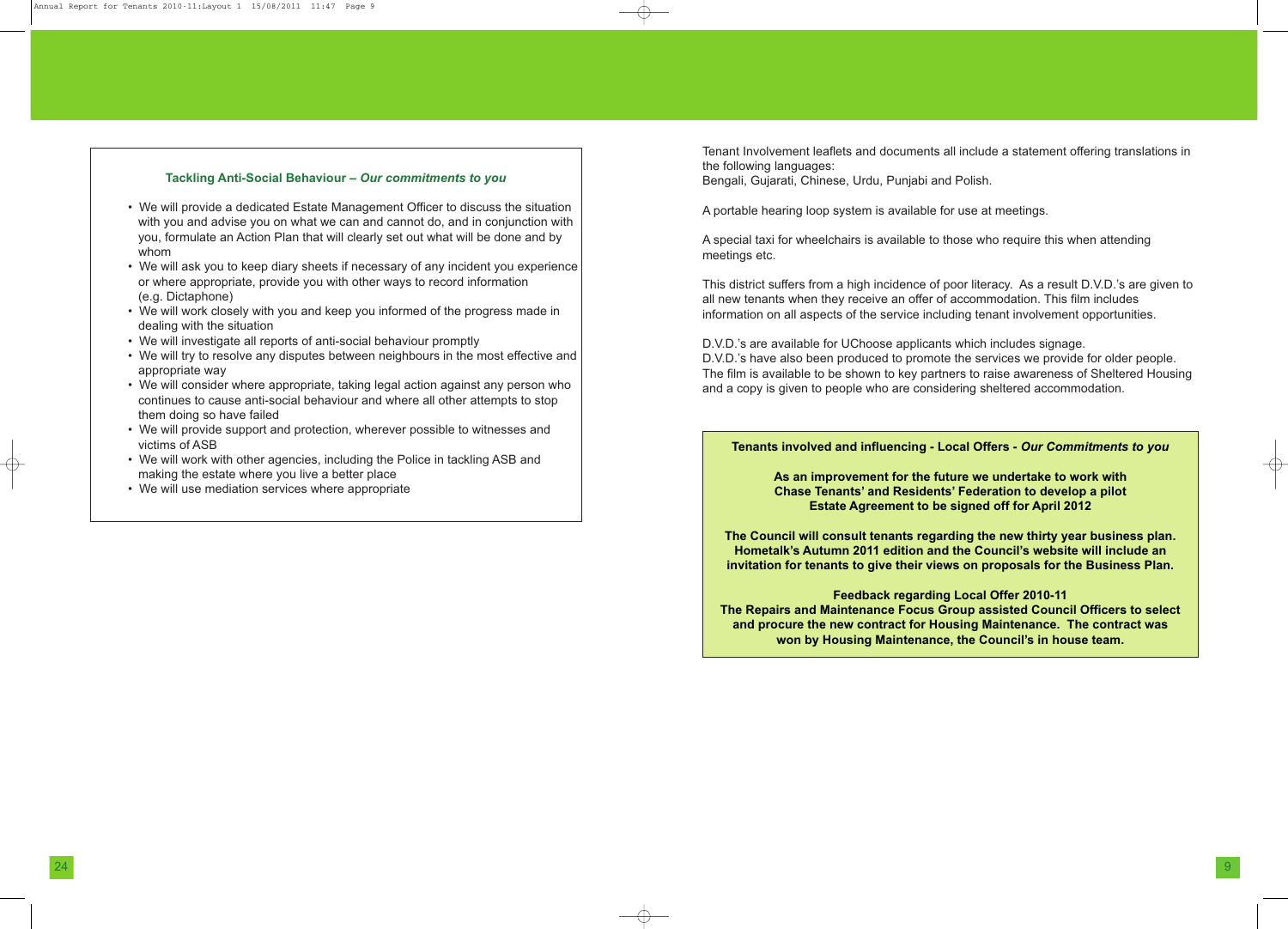#### **Complaints**

Your landlord should have an approach to complaints that is clear, simple and accessible that ensures that complaints are resolved promptly, politely and fairly

Housing Services has a Compliments Comments and Complaints Procedure which has been developed to work alongside the Council's Corporate Complaints process which ensures that complaints are dealt with fairly and promptly. The Complaints process is advertised and all complaints investigated. The results of the complaints are fed back to the Housing Management Team. The Housing Management team always look to learn from complaints and have made changes to the service as a result.

#### **Complaints in 2009 – 2010**

#### **How we learned and changed**

We reworded the Letting Standard to remove some ambiguity following a complaint from a tenant regarding safety glass in doors.

We also clarified the complaints mechanism following representation from a tenant.

# **Learning from Complaints**



| <b>Description</b>                                                   | <b>Target</b><br>2010-2011 | <b>Performance</b> | <b>Target</b><br>2011-2012 |
|----------------------------------------------------------------------|----------------------------|--------------------|----------------------------|
| % of completed complaints resolved<br>at stage 1                     | 92%                        | 88%                | 92%                        |
| % of customers satisfied with the<br>resolved complaints process     | 92%                        | 88%                | 92%                        |
| % of stage 1 resolved complaints<br>upheld                           | 90%                        | 22%                | 90%                        |
| Number of cases referred to the<br><b>Local Government Ombudsman</b> |                            | 4                  |                            |

**Myth** *The Council will never admit they are wrong*

**Reality** If you don't think the Council has acted fairly you can take your complaint to the Local Government Ombudsman.

# **Complaints -** *Our Commitments to you*

#### **What we will do**

- We will try to resolve all complaints at the first point of contact.
- Your complaint will be acknowledged within three working days. A full reply will be given within ten working days. You will be kept informed of where your com plaint is in the process and of any potential delays in replying.
- We will inform you of the next step you should take if you disagree with the outcome of the complaint.

# **Services preventing and tackling anti-social behaviour**

**Your landlord must work in partnership with others to prevent and tackle anti-social behaviour in your neighbourhoods**

# **Tackling anti-social behaviour (ASB) in 2010/11**

• 100% of serious ASB cases were responded to in 1 working day - There were 17 cases • 100% of persistent ASB cases were responded to in working 2 days - There were 193

• 100% of environmental ASB cases were responded to within 5 working days -

- 
- cases
- There were 8 of these
- There were no cases of anti racial harassment
- 75% of tenants were satisfied with the management of their case

# **In Cannock Chase...**

## **Local Area Co-operation**

• Anti-Social Behaviour Pledge – Crime and Disorder Reduction Partnership has been

• Council are working with Police and Victim Support to tackle problems and provide

- formed
- practical support to victims and witnesses
- tackle issues around anti-social behaviour

• An Anti-Social Behaviour Focus Group of residents was formed to work with partners to

**Myth** *"Isn't the Council sometimes soft on anti-social behaviour"*

**Reality** No, Council officers are working to deal with these problems at an early stage to ensure the best rate of success.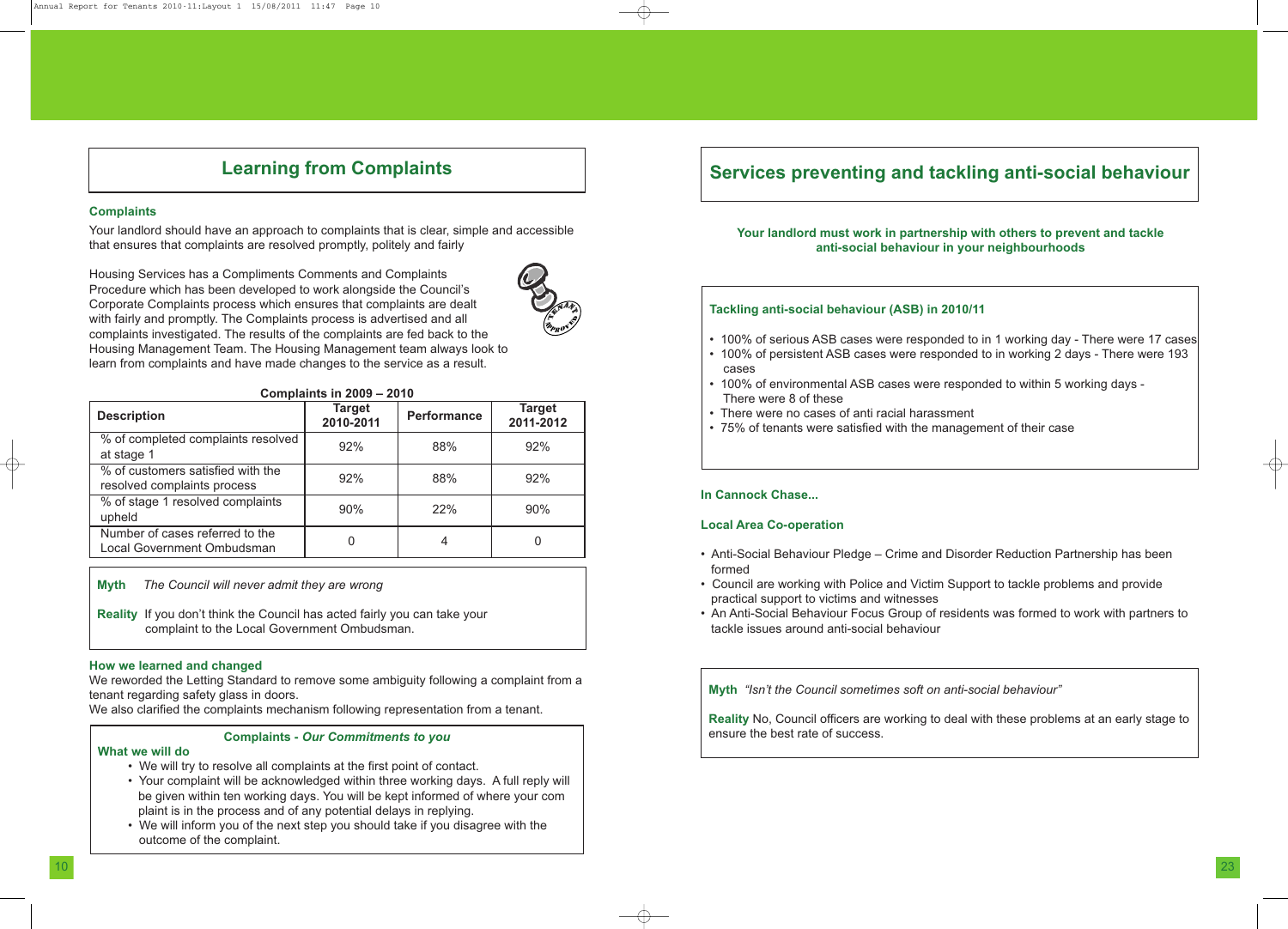# **Repairs & Maintenance**

Keeping your home in good repair

**Your landlord will provide a cost-effective repairs and maintenance service to homes and communal areas that responds to the needs of, and offers choices to, tenants, and has the objective of completing repairs and improvements right first time. They will meet all applicable statutory requirements that provide for the health and safety of the occupants in their homes.**

| <b>Key Task Area</b>                                                     | <b>Performance</b><br>2009/2010 | <b>Performance</b><br>2010/2011 | <b>Target</b><br>2011/2012 |
|--------------------------------------------------------------------------|---------------------------------|---------------------------------|----------------------------|
| Percentage of repairs undertaken as<br>emergencies                       | 20%                             | 24%                             | 15%                        |
| Percentage of urgent repairs completed<br>within government time limits  | 98%                             | 98%                             | 99%                        |
| Percentage of routine repairs completed<br>within government time limits | 95%                             | 93%                             | 97%                        |
| Percentage of appointments kept                                          | 96%                             | 95%                             | 98%                        |
| Percentage of repairs completed on<br>first visit                        | 80%                             | 79%                             | 80%                        |
| <b>Replacement kitchens</b>                                              | 317                             | 343                             | 310                        |
| <b>Electrical upgrading</b>                                              | 625                             | 638                             | 580                        |
| Gas central heating upgrades                                             | 280                             | 225                             | 250                        |
| Proportion of homes which are non<br>decent on 1 April                   | $\overline{7}$                  | $\overline{0}$                  | $\overline{0}$             |
| Tenant satisfaction with gas maintenance                                 | 98%                             | 98%                             | 98%                        |

**Myth** *"Council estate areas are often dull and lack facilities"*

**Reality** There are thriving, vibrant communities around Cannock Chase's estates, supported by Council staff providing support and advice.

| <b>TSA Standard Summary for Cannock Chase DC</b> |                                                          |                                                                                           |                                   |                                                                                      |  |                                       |  |
|--------------------------------------------------|----------------------------------------------------------|-------------------------------------------------------------------------------------------|-----------------------------------|--------------------------------------------------------------------------------------|--|---------------------------------------|--|
| <b>TSA Standard</b>                              | <b>Cost KPI</b>                                          | <b>Cost KPI</b><br><b>Quartile</b>                                                        |                                   | <b>Quality KPI</b>                                                                   |  | <b>Quality KPI</b><br><b>Quartile</b> |  |
|                                                  |                                                          |                                                                                           | <b>Cannock Chase</b><br>(2009/10) |                                                                                      |  | <b>Cannock Chase</b><br>(2009/10)     |  |
| Neighbourhood and                                | Direct cost per<br>property of<br><b>Estate Services</b> | Percentage of tenants<br>satisfied with their<br>neighbourhood as a place<br>to live (GN) |                                   |                                                                                      |  |                                       |  |
| Community                                        | Direct costs per case of<br>anti-social behaviour        |                                                                                           |                                   | Percentage of<br>respondents satisfied with<br>anti-social behavour case<br>handling |  |                                       |  |
| <b>Quartile key</b>                              |                                                          |                                                                                           |                                   |                                                                                      |  |                                       |  |
|                                                  | <b>Upper Quartile</b>                                    |                                                                                           |                                   | Middle Upper                                                                         |  | Middle Lower                          |  |
| <b>Valid Dataset</b>                             |                                                          |                                                                                           |                                   |                                                                                      |  |                                       |  |

# **In Cannock Chase...**

Council staff working to support communities around Council estates include;

- Tenancy Support is provided by our partners. This service enables vulnerable tenants to maintain their tenancy and to be part of the community
- Visiting Officer- Who assists both applicants and tenants in moving to accommodation suitable for their needs
- Alarms Visiting Officer Ensures a good understanding and benefits of the alarm system by vulnerable tenants
- Community Development Officer Works with residents and partners to identify opportunities for improvements in the district.
- Sheltered Scheme Managers Local residents are encouraged to join activities in our schemes e.g. lunches and entertainment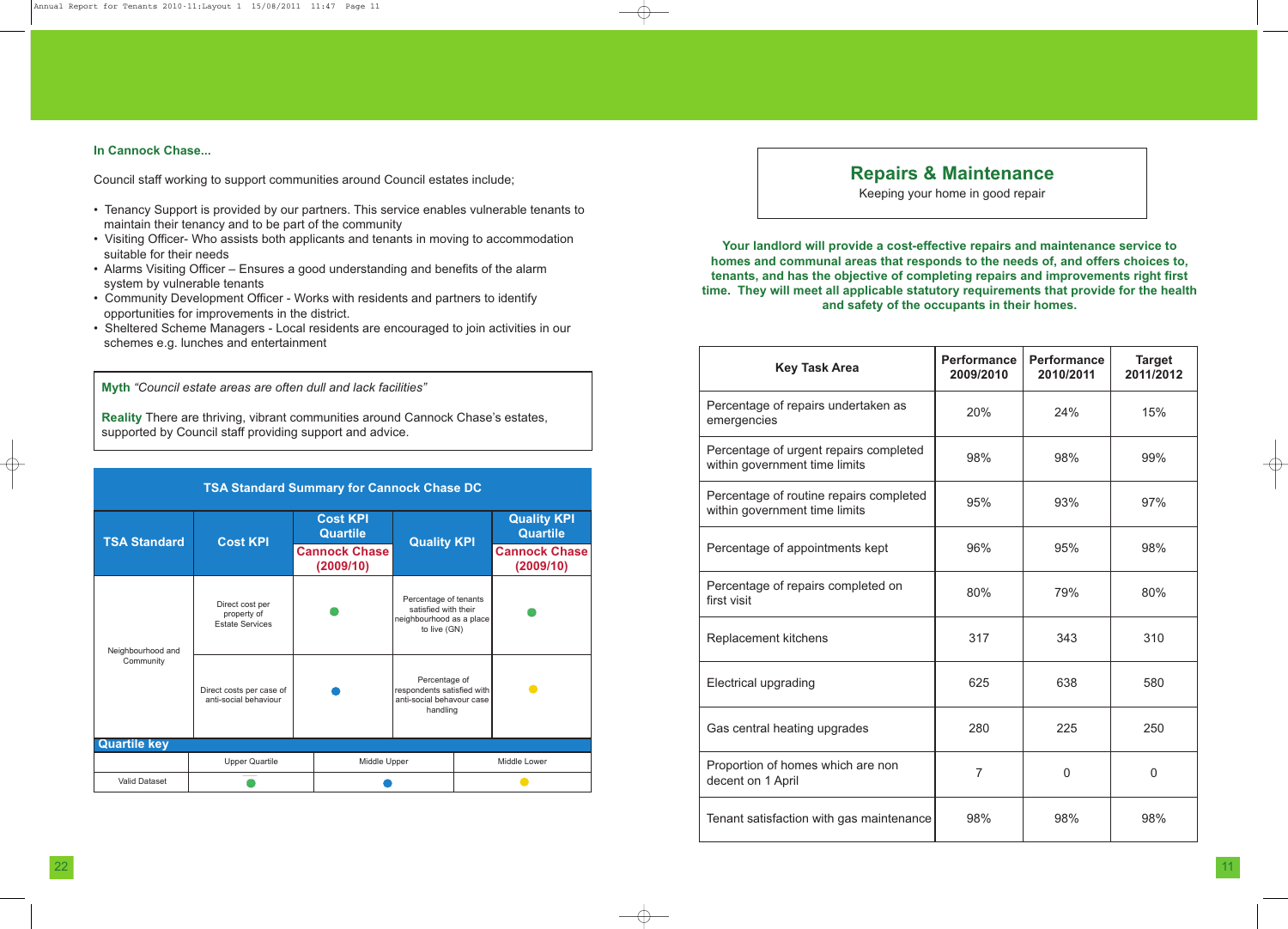# **Repairs & Maintenance -** *Our Commitments to you*

#### **What we will do**

- Provide an emergency repair service 24 hours a day, 365 days a year
- Complete repairs within the priority times set out in the Repairs Handbook
- Offer an appointment for all internal work when you report your repair and provide you with a number for reference
- Agree a password with you if necessary, so that you can be sure that your visitor is genuine
- Give you advance warning if we have to cancel an appointment and offer you an alternative time
- Responsive repairs operatives wear a recognisable blue uniform with the Cannock Chase Council logo with the operatives name on it
- External contractors will wear their own recognisable uniform as follows: P H Jones, (Gas installation and Maintenance) wear blue, Lovell Partnership Ltd, (Kitchen and Bathroom work) wear navy and burgundy, Dodd Group (Midlands) Ltd (Electrical Work) wear dark blue
- Provide proof of identity before entering your home
- Not enter your home unless a responsible adult is present
- Not use inappropriate language or use radios in your home
- Respect your privacy and confidentiality at all times
- Keep all materials and tools safe and warn you if it is necessary to obstruct doorways, stairs etc.
- Tell you if we need to turn off services, and let you know how long they are likely to be turned off
- Use good quality materials, manufactured to the relevant British Standard
- Undertake all work in a safety-conscious manner in accordance with current health and safety guidelines
- Tell you if we need to leave the premises during the course of the job, tell you why and how long we expect to be away
- Clean and tidy our work area before we leave your home and keep noise and dust levels to a minimum
- Leave a calling card if no-one is at home, with contact details to rearrange another appointment
- Inspect at least 15% of responsive repair work and 10% of gas service work after completion to ensure it meets quality standards
- We will not smoke in your home and we expect you and any other people present not to smoke when we are working in your home
- Ensure new tenants will have properties which meet the Letting Standard
- Service lifts four times every year
- Send you a customer satisfaction questionnaire when a repair job is finished or randomly telephone you to obtain your opinion on the quality of our repairs service
- Reply to all letters within 10 working days, if this is not possible an acknowledgement will be sent within 2 working days providing a timescale for a full reply
- Carry out four inspections a year to communal fire alarms and emergency lighting

# **Services that build communities**

**Your landlord must work with other organisations to improve social, environmental and economic well being**

# **Building communities**

- 
- 
- 

• Drama performances, funded by Housing Services took place in each of the three town centres in the district in June 2011. These were performed by local young people under the direction of a local theatre artist and aimed to raise awareness of the issues around anti-social behaviour and to demonstrate that young people wanted to make a difference in their community.

• Resident Champions from Housing Services Anti-Social Behaviour Focus Group awarded £10,000 of Government funding to launch the Right Stuff Project. This project led by Police involves local youngsters in a boxing project which also carries out community projects such as litter picks and gardening for the elderly. • Housing joined a fun day organised by Norton Canes Community Partnership. Over a hundred residents came along to enjoy activities such as nail art and jewellery as well as getting information about the housing service.

# **Performance Information**

**Number and percentage of estate walks completed 100% - 133 walks.**

**Get together meetings will be held quarterly in each of the three areas of the district from April 2011. All residents who attend Estate Walks will be invited to discus areas of concern with representatives of appropriate service providers e.g. County Highways and Police. The aim of these meetings is to encourage pride in the area and to deal successfully with issues in the neighbourhood and to increase accountability.**

**A quarterly prize draw is to be offered for each of the three areas of the district from April 2011. All residents who have attended walks will be entered for a prize of £25 of shopping vouchers.**

**A pilot scheme to carry out a few early evening estate walks is to commence in Summer 2011.**

Annual Report for Tenants 2010-11:Layout 1 15/08/2011 11:47 Page 12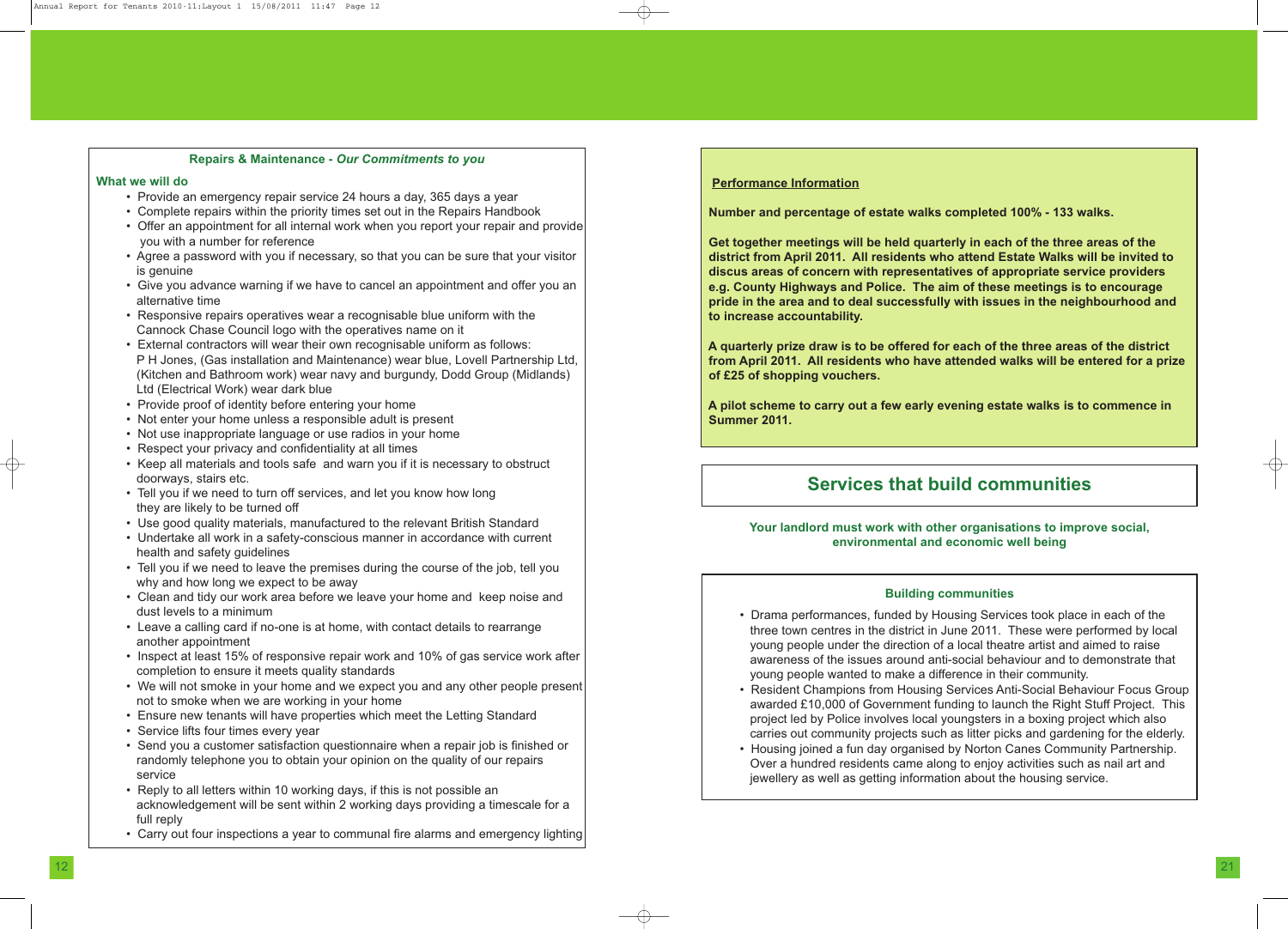# **Direct responsive repairs and voids re-servicing cost per property**

The chart below shows the direct costs (including direct works costs, direct non-pay costs and direct employee costs) per property of responsive repairs and voids re-servicing compared to other organisations in the group.





2008/09 data 2009/10 data

**Neighbourhood Services –** *Our commitments to you* **Estate Walks** - **Local Offer**

#### **Traffic Light system**

**The purpose of estate walks is to ensure that tenancy breaches and other problems are identified and dealt with as soon as they occur. We will also monitor and provide feedback on the performance of our Grounds Maintenance Contractor where appropriate.**

#### **How the rating of an estate is worked out**

**Each estate walk will produce an action sheet. After each estate walk the estate will be scored based on the number and type of issues identified. Issues such as tenancy breaches, untidy gardens, vandalism, litter, graffiti, abandoned vehicles, hard landscaping (such as fencing, walls and paving) and soft landscaping (such as trees, grass, shrubs and communal areas).**

**This score will then be turned into a rating. The rating allows us to monitor the changes in the condition of the estate over time.**

**Estate Management Officers will walk around estates either twice, three or four times a year depending on the score and rating of the estate. Red estates (below average) will be walked four times a year, Amber estates (good - average) three times a year and Green (excellent) estates will be walked twice a year. This is so that we can put our resources into the estates that are below average and require more attention. Estate ratings for 2011-12 will be calculated based on an average of the scores taken from the 2010-11 programme. The frequency of each estate walk may be increased or decreased and each estate will be under constant review throughout the year.**

**All estate walks will have an open invitation for tenants and residents and at times we will invite and may be accompanied by other interested parties such as local Councillors, Highways representatives and other partner agencies, to identify any issues that affect the appearance of the estate. Residents' associations will invite their members to join walks.**

#### **Results**

**Details of the Estate Walk results can be found on the Council's website or by contacting the Estate Management Team.**

**The Tenant Participation Advisory Service (TPAS) are giving consideration to using this system as an example of good practice.**

**Myth** *"The Council do repairs when they want to do them"*

**Reality** An appointment / time slot can be made to have the repair carried out when it suits you.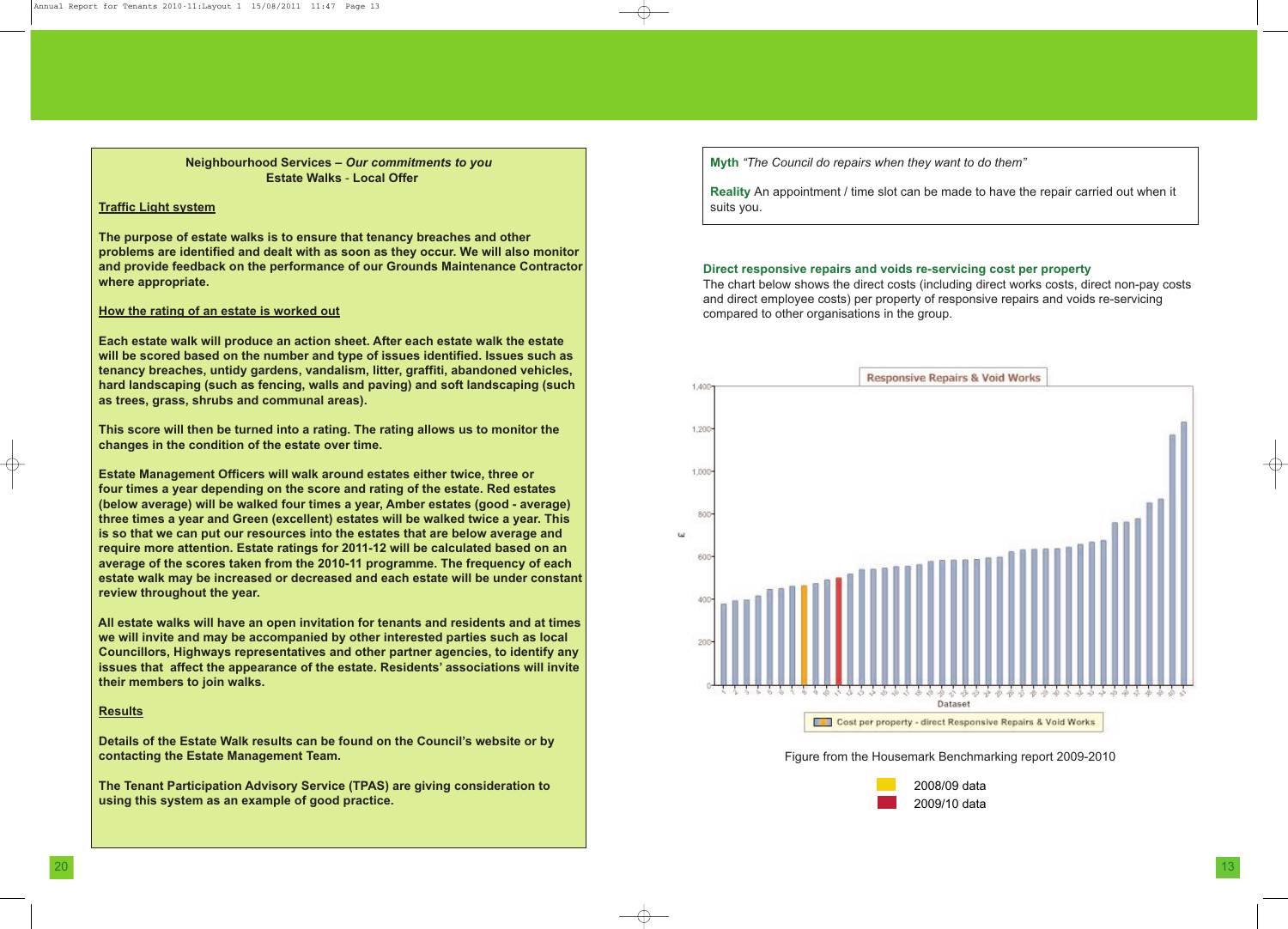**Community Flatted Estate Inspections – 52 Blocks -** *Our Commitment to you* **- Local Offer**

- **• Communal areas are inspected for environmental issues tenancy breaches, cleanliness, for fire regulations and health and safety. These inspections are carried out on a quarterly basis. Blocks which give cause for concern are classed as a priority and are inspected twice each quarter**
- **• Performance Information – 100% of inspections were carried out in year 2010/11**

# **Your Neighbourhood and Community 2010/11**

The neighbourhood services you received, and how they performed

# **Caring for your neighbourhood**

**Your landlord must work in partnership with you and others to keep your neighbourhoods and communal areas clean and safe, in the most cost effective way possible**

**Your neighbourhoods in 2010/11 86% of tenants satisfied with their neighbourhoods as a place to live**

# **In Cannock Chase...**

| <b>TSA Standard Summary for Cannock Chase DC</b> |  |                                                                      |  |                                         |                                   |                                                                |                                                        |                                       |                                                                            |  |
|--------------------------------------------------|--|----------------------------------------------------------------------|--|-----------------------------------------|-----------------------------------|----------------------------------------------------------------|--------------------------------------------------------|---------------------------------------|----------------------------------------------------------------------------|--|
| <b>TSA Standard</b>                              |  | <b>Cost KPI</b>                                                      |  | <b>Cost KPI</b><br><b>Quartile</b>      |                                   | <b>Quality KPI</b>                                             |                                                        | <b>Quality KPI</b><br><b>Quartile</b> |                                                                            |  |
|                                                  |  |                                                                      |  |                                         | <b>Cannock Chase</b><br>(2009/10) |                                                                |                                                        | <b>Cannock Chase</b><br>(2009/10)     |                                                                            |  |
|                                                  |  | Direct cost per<br>property of                                       |  |                                         |                                   |                                                                |                                                        |                                       | % of tenants satisfied<br>with the repairs and<br>maintenance service (GN) |  |
|                                                  |  | <b>Responsive Repairs</b><br>& Void Works                            |  | Repairs completed 'right<br>first time' |                                   |                                                                |                                                        |                                       |                                                                            |  |
| Home                                             |  | Direct cost per property of<br>Major Works & Cyclical<br>Maintenance |  |                                         |                                   | (GN)                                                           | % of tenants satisfied with<br>overall quality of home |                                       |                                                                            |  |
|                                                  |  |                                                                      |  |                                         |                                   | % of dwellings failing to<br>meet the Decent Homes<br>Standard |                                                        |                                       |                                                                            |  |
| <b>Quartile key</b>                              |  |                                                                      |  |                                         |                                   |                                                                |                                                        |                                       |                                                                            |  |
|                                                  |  | <b>Upper Quartile</b>                                                |  | Middle Lower<br>Middle Upper            |                                   |                                                                | <b>Lower Quartile</b>                                  | No Data                               |                                                                            |  |
| <b>Valid Dataset</b>                             |  |                                                                      |  |                                         |                                   |                                                                |                                                        |                                       |                                                                            |  |

- We will inspect and in co-ordination with our partners ensure the removal of all fly-tipped items on housing land, communal areas and garage sites
- Arrange for the removal of graffiti on Council homes, estates and garage sites
- Arrange for the removal of abandoned vehicles on housing land
- Monitor the grounds maintenance contract and where necessary arrange with our partners for any remedial work required to bring the site up to an acceptable standard
- Monitor and assist with the tenants' grass cutting service
- Inspect trees which are dangerous or causing nuisance on housing land
- Carry out regular inspections of all Council low rise flatted estates
- Carry out a programme of minor works both with Chase Tenants' and Residents' Federation and through applications from any Council tenant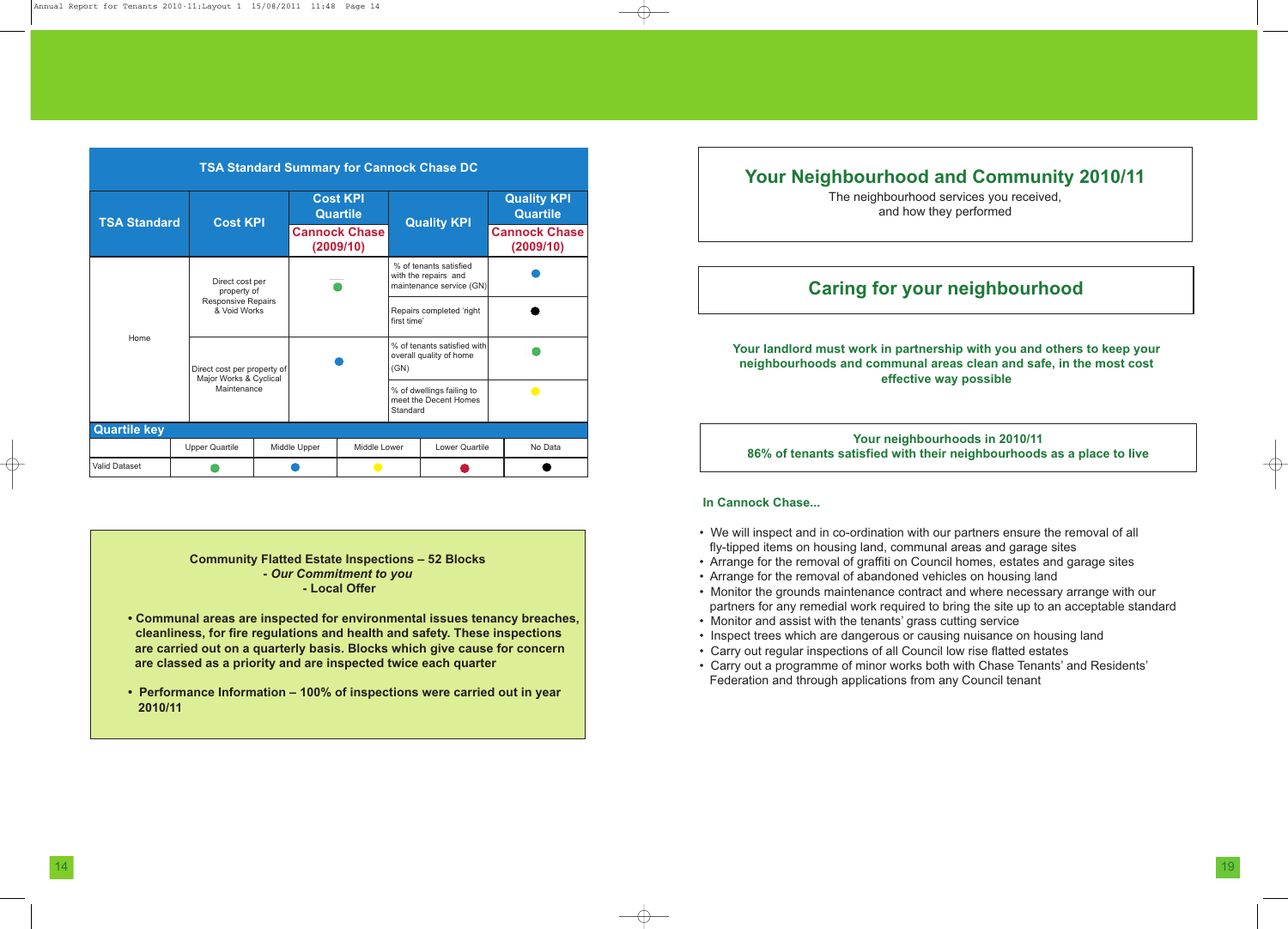# **Rents in 2010 - 2011**

**Registered providers shall charge rents in accordance with the objectives and framework set out in the Government's Direction to the TSA of November 2009.**

The average rent increase was £1.96 The highest rent increase was £2.08

| <b>Description</b>                      | 2009-2010 | 2010-2011 |
|-----------------------------------------|-----------|-----------|
| Average arrears per household           | £47.04    | £39.03    |
| Number of evictions for rent<br>arrears | 14        | 11        |

**Myth** *"The Council keep putting the rents up when they need more money"* **Reality** There are strict Government guidelines which determine the level of rents

# **Rents -** *Our Commitments to you*

#### **What we will do**

- The Council will review the rent it charges annually
- The review is carried out in line with the Government's rent restructuring guidelines
- The Council will send a letter informing tenants of any changes at least four weeks before implementation, of the results of the rent review
- The Council aims to maximise rent collection and minimise rent arrears whilst enabling tenants to maintain their tenancy wherever possible. We assist with housing benefit advice, maximisation of income and will liaise with Citizens' Advice Bureau or other tenant representatives
- Provide accurate and up to date information on the Council's policy and procedure in relation to rent collection and arrears management • Provide a range of payment options
- 
- Provide two "rent free" weeks agreed after consultation with tenants who also chose the dates of the free weeks. Tenants in arrears will be expected to make payments to reduce their arrears during the "free weeks"

# **Your Tenancy in 2010 - 2011 Tenancy Management**

**Tenure**

**Registered providers shall offer and issue the most secure form of tenure compatible with the purpose of the housing and the sustainability of the community. They shall meet all applicable statutory and legal requirements in relation to the form and use of tenancy agreements.**

**Registered providers shall set out in an annual report for tenants how they are meeting these obligations and how they intend to meet them in the future. The provider shall then meet the commitments it has made to its tenants.**

**Myth "***The Council never take action against new tenants who cause trouble"*

**Reality** The Council has extended the introductory tenancy period for 10 tenants. There has also been 1 tenant (on an extended introductory tenancy) evicted for reasons not connected with rent payments.

# **Tenancy Management -** *Our Commitments to you*

#### **What we will do**

| <b>Tenancies in 2010 - 2011</b>             |                       |                    |                       |  |  |  |  |
|---------------------------------------------|-----------------------|--------------------|-----------------------|--|--|--|--|
| <b>Description</b>                          | <b>Target 2010-11</b> | <b>Performance</b> | <b>Target 2011-12</b> |  |  |  |  |
| Number of new tenancy audits<br>carried out | 77                    | 97                 | 80                    |  |  |  |  |
| Number of secure tenants                    | 5139                  |                    |                       |  |  |  |  |
| Number of licence tenancies                 | 13                    |                    |                       |  |  |  |  |
| Number of introductory tenancies            | 216                   |                    |                       |  |  |  |  |

- Use a wide range of tenancies which are the most appropriate in the circumstances
- Carry out a new tenancy visit to each tenant within the first four weeks.
- Take action against tenants who cause problems while they are introductory tenants
- Investigate all complaints about conduct of tenancies promptly and take appropriate action, including possible legal action
- Review introductory tenancies after nine months to make sure they are being conducted satisfactorily
- The Council have revised and reissued the Secure and the Introductory tenancy agreements.